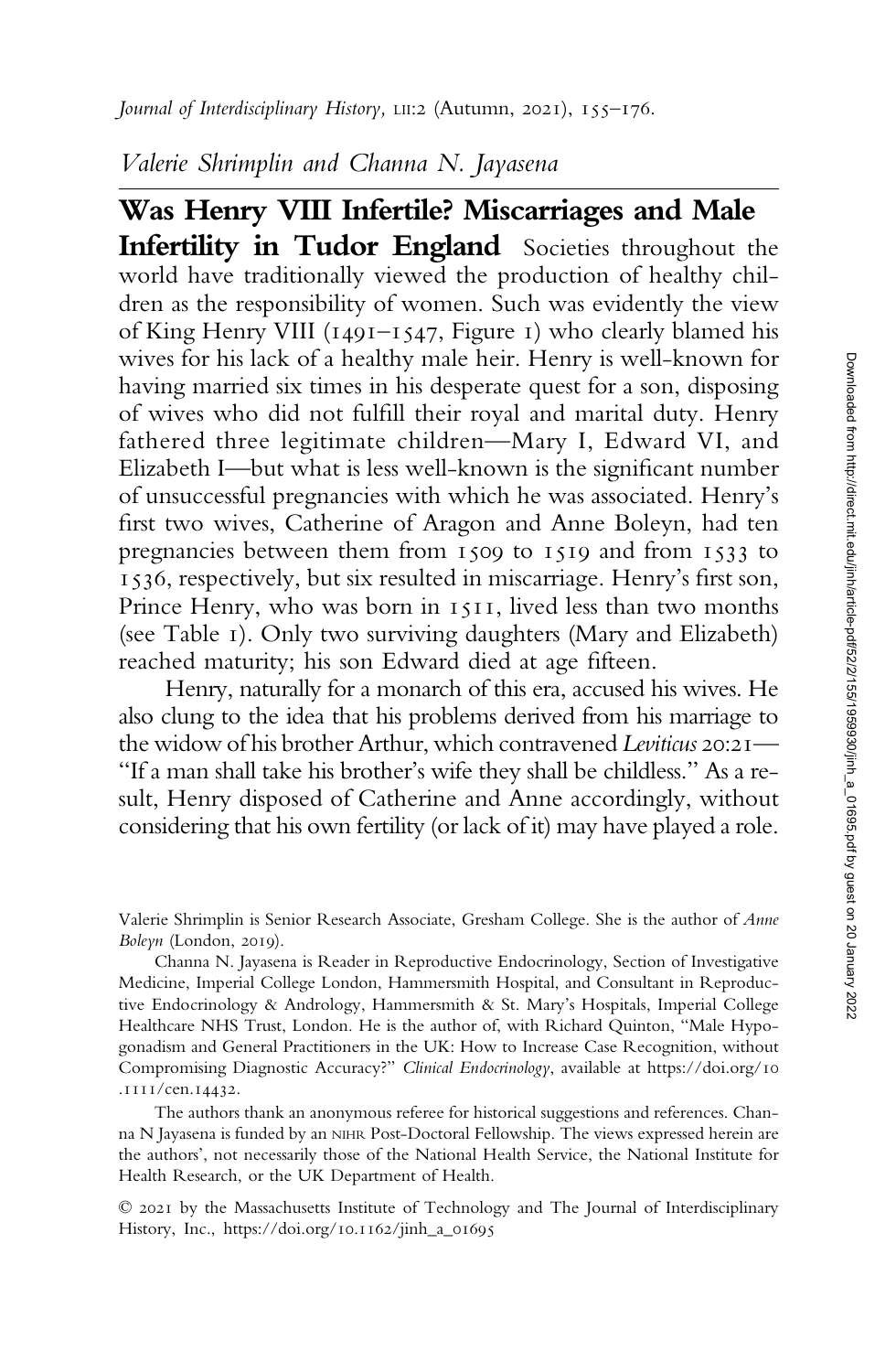

Fig. 1 Portrait of Henry after Holbein, c 1530 (Wikimedia Commons)

The understanding at this time that men as well as women could suffer from problems of infertility was tentative and unlikely to have been countenanced by a Tudor monarch. Space does not allow a complete survey of the late medieval/early modern medical literature that included a mention of male infertility. Suffice it to say that it was usually, but not always, confined to an inability to perform. Yet, notwithstanding Rider's observation that scholars have tended to neglect males' reproductive disorders in the Middle Ages compared with females', early references to male infertility are available. Witness, for example, the late fourteenth-century treatise by John of Mirfield, St. Bartholomew's Hospital London, which warned, "When sterility happens between married people, the males are accused by many people of not having suitable seed." Similarly, Evans pointed out that the historical focus on female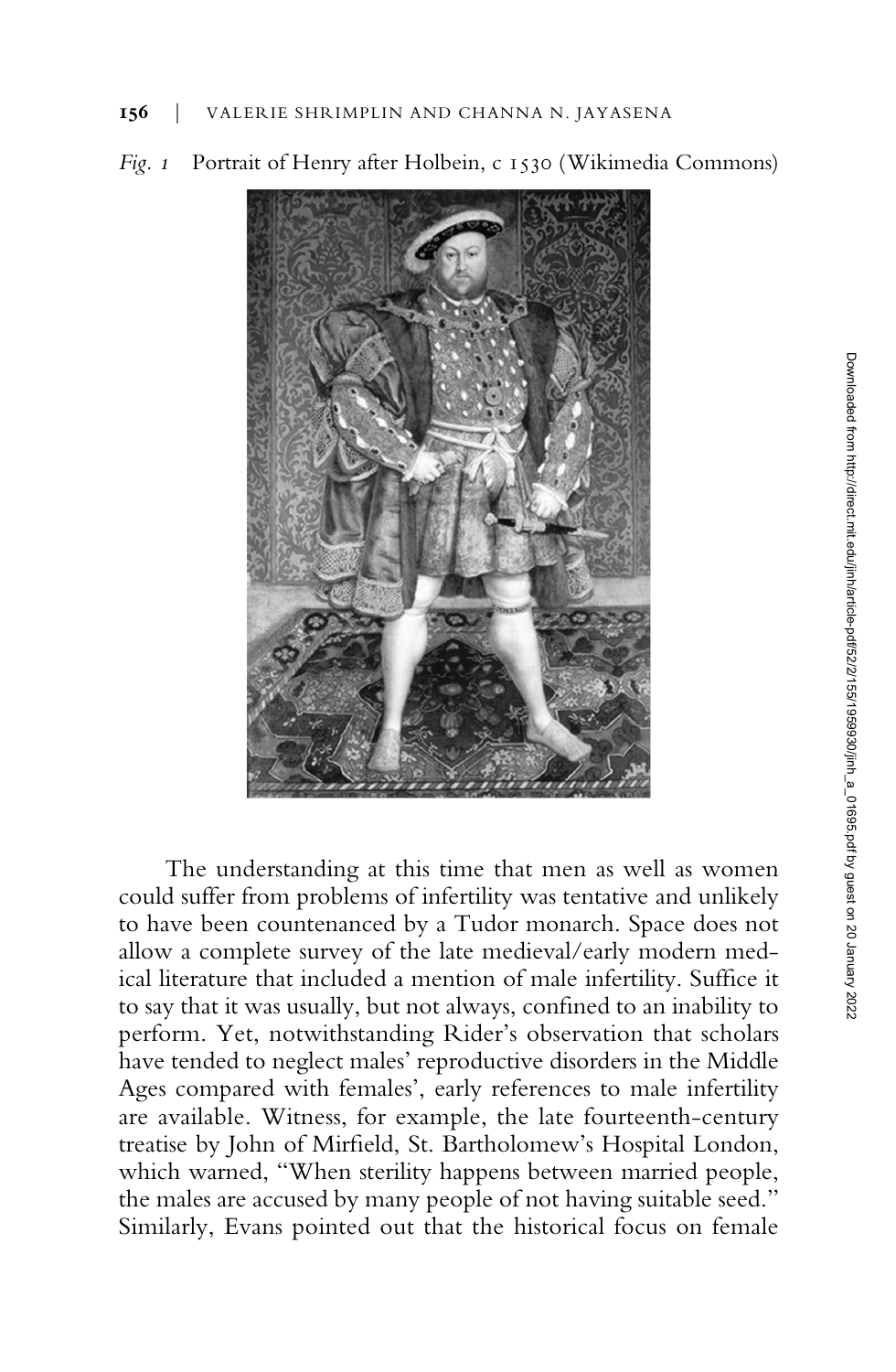|                                                                     |                                                         | The Hotel House of the Millian Strategy of the Millian Strategy of the Hotel House of the Hotel Allian Strategy of the Hotel Strategy of the Hotel Strategy of the Hotel Strategy of the Hotel Strategy of the Hotel Strategy |                                                        |                                                                                                                                                                                 |
|---------------------------------------------------------------------|---------------------------------------------------------|-------------------------------------------------------------------------------------------------------------------------------------------------------------------------------------------------------------------------------|--------------------------------------------------------|---------------------------------------------------------------------------------------------------------------------------------------------------------------------------------|
| WIFE                                                                | SEX OF OFFSPRING<br>(IF KNOWN)                          | DATE OF OFFSPRING<br>RECORDED BIRTH                                                                                                                                                                                           | OR STILLBIRTH?<br>MISCARRIAGE                          | ADDITIONAL INFORMATION                                                                                                                                                          |
| married to Henry<br>Catherine of Aragon<br>$1509 - 1533$            | Female (Mary)<br>Male (Henry)<br>Female<br>Male<br>Male | 17 September 1513<br>18 February 1516<br>31 January 1510<br>8 January 1515<br>I January 1511                                                                                                                                  | $Y$ es<br>Yes<br>Yes<br>$\frac{1}{2}$<br>$\frac{1}{2}$ | Mary Tudor died without issue aged 42<br>Prince Henry died aged 7 weeks<br>Stillborn or died soon after birth<br>Miscarriage or stillborn<br>Stillborn                          |
|                                                                     | Unknown<br>Female                                       | 10 November 1518                                                                                                                                                                                                              | Yes<br>Yes                                             | (married to Philip II of Spain 1555)<br>Stillborn or lived a few days/hours<br>Miscarriage (unverthed)                                                                          |
| to Henry 1533-1536<br>Anne Boleyn married                           | Male<br>Male                                            | August/September 1534<br>Female (Elizabeth) 7 September 1533<br>29 January 1536                                                                                                                                               | $\frac{1}{2}$<br>$Y$ es<br>$Y$ es                      | (unmarried; assumed not sexually active)<br>Elizabeth I, died without issue aged 69<br>Miscarriage in 4th month (brought on<br>Miscarriage or stillborn<br>$(8 \text{ months})$ |
| to Henry 1536-1537<br>Jane Seymour married                          | Male (Edward)                                           | 12 October 1537                                                                                                                                                                                                               | $\frac{1}{2}$                                          | Jane died two weeks after giving birth.<br>Edward died aged 15 without issue<br>by shock?)                                                                                      |
| anuary-July 1540<br>married to Henry<br>Anne of Cleves              |                                                         | No pregnancies recorded                                                                                                                                                                                                       |                                                        | on the grounds of non-consummation.<br>marriage was annulled on 9 July 1540,<br>No issue                                                                                        |
| Katherine Howard<br>married to                                      |                                                         | No pregnancies recorded                                                                                                                                                                                                       |                                                        | Age at marriage was c 16 or 17.<br>Henry was 49. No issue                                                                                                                       |
| Catherine Parr married<br>to Henry $1543-47$<br>Henry $1540 - 1542$ |                                                         | No pregnancies recorded                                                                                                                                                                                                       |                                                        | No issue with Henry, but had baby<br>with subsequent husband                                                                                                                    |
|                                                                     |                                                         |                                                                                                                                                                                                                               |                                                        |                                                                                                                                                                                 |

Table 1 Reproductive History of Henry VIII: Wives, Children and Pregnancy Losses Table 1 Reproductive History of Henry VIII: Wives, Children and Pregnancy Losses

NOTE Names of surviving children are indicated in italic. NOTE Names of surviving children are indicated in italic.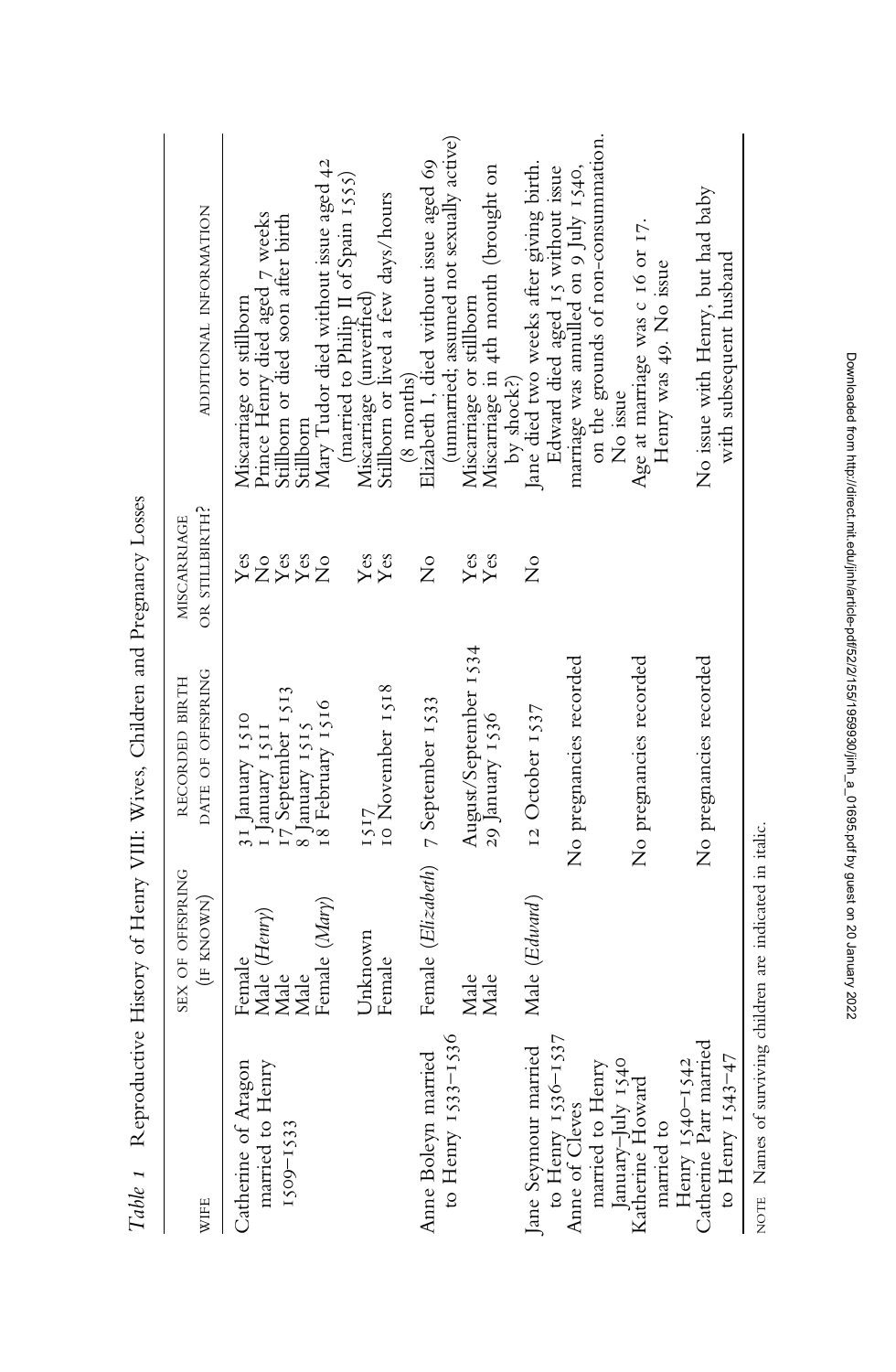infertility has largely relegated male reproductive failure to sexual performance and impotence. Male infertility was not recognized as a significant issue until the early modern period, roughly around the turn of the seventeenth century.<sup>1</sup>

Undeterred by the small number of late medieval medical texts that did not entirely discount the male role, Henry's practice of disposing of his wives unmistakeably demonstrates whom he considered to blame for infertility. Unfortunately for his wives, Henry was blissfully unaware that, as demonstrated by recent research, some men, particularly those with sperm deficiencies, may not only have a significant effect on pregnancy but also potentially be the cause of miscarriage and stillbirth.<sup>2</sup>

Identifiable reasons for miscarriage are not always easy or even possible to determine, but increasingly moving attention from women to men has recently led to investigations into male chromosomes, DNA, and lifestyle choices, such as diet and exercise. The traditional focus on women regarding recurrent miscarriage was also due to the fact that, although females normally produce single eggs, millions of male sperm are automatically subject to "natural selection," only the fittest among them able to reach and fertilize an egg. Male infertility (reduced sperm function) currently affects half of all couples seeking fertility treatment, and global sperm counts are reported to have halved since the 1970s. Furthermore, a growing body of research suggests that deficient sperm function in a male partner can predispose

<sup>1</sup> Catherine Rider, "Men and Infertility in Late Medieval English Medicine," Social History of Medicine, XXIX (2016), 245–266; idem, "Men's Responses to Infertility in Late Medieval England," in Gale Davis and Tracey Loughran (eds.), A Handbook of Infertility in History: Approaches, Contexts and Perspectives (London, 2017); idem and Daphna Oren-Magidor, "Introduction to Infertility and Medicine in Medieval and Early Modern Medicine," Social History of Medicine, XXIX (2016), 211–223; Jennifer Evans, Aphrodisiacs, Fertility and Medicine in Early Modern England (Woodbridge, 2014), 192–193. Oren-Magidor—in Infertility in Early Modern England (London, 2017)—provides further evidence but also states that "while early modern medicine recognized the existence of male infertility, in practice women were usually 'blamed' for childlessness and treated for it" (6). For comparisons with continental Europe, see Danielle Jacquart and Claude Tommasset (trans. Matthew Adamson), Sexuality and Medicine in the Middle Ages (New York, 1988).

Guidance in female medicine circulated via the twelfth-century Latin Trotula texts. The earliest English text for midwives dates from 1540. For the practical handbook on midwifery produced in 1554 by Jacob Rueff (1500–1558) of Zurich, see Audrey Eccles, Obstetrics and Gynaecology in Tudor and Stuart England (London, 2019; orig. pub. 1982), esp. 11–22. The possible male role in infertility and miscarriage was not seriously recognized, however, until the early modern period (1550–1780), postdating the current case study of Henry VIII and demonstrating the need for its consideration.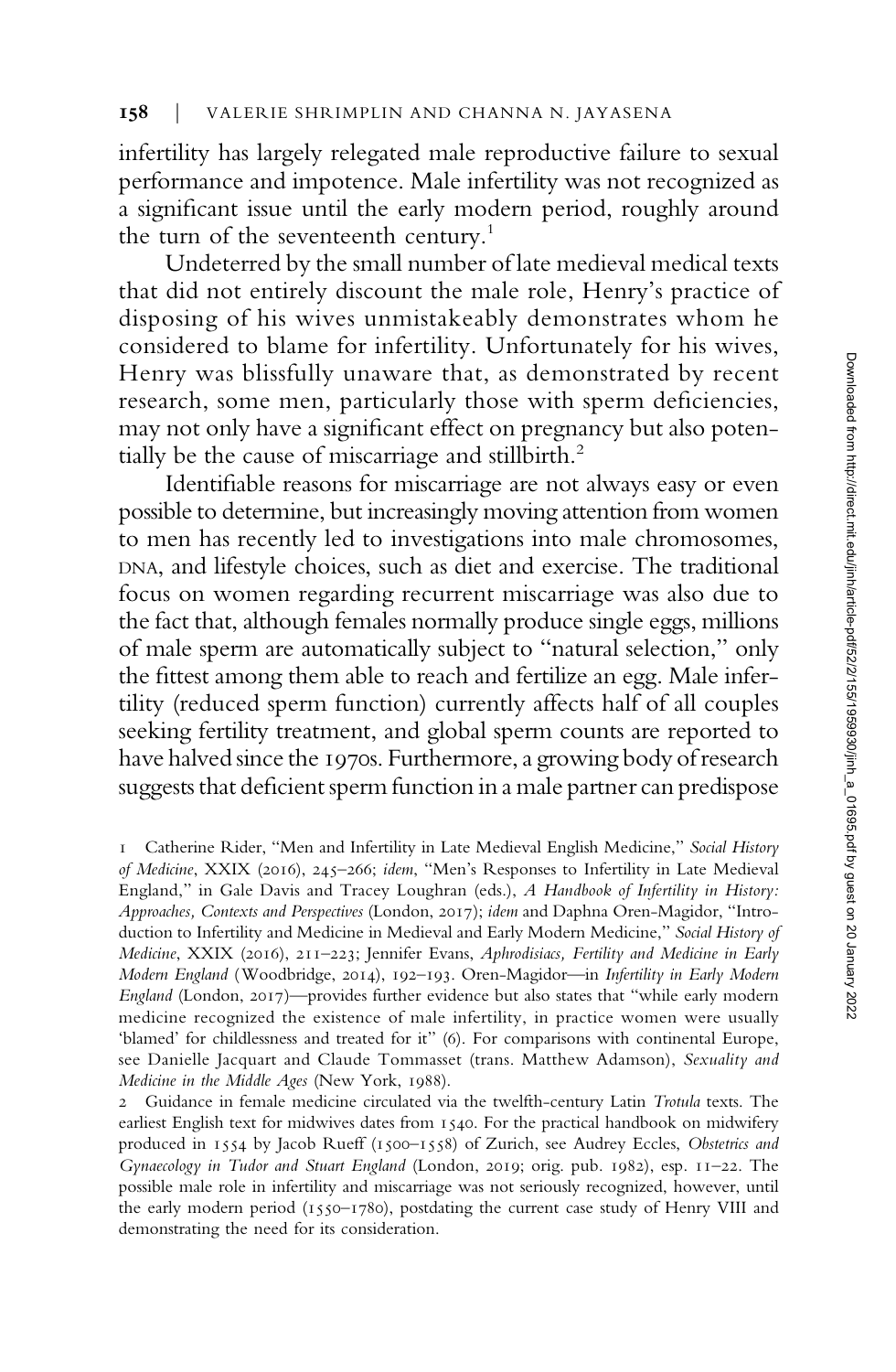couples to recurrent pregnancy loss (RPL) or miscarriage, which is commonly defined as three or more consecutive pregnancy losses prior to twenty weeks' gestation, affecting 1 to 2 percent of couples. Recent studies highlight that damaged sperm from men may be the reason why women suffer repeated miscarriages.<sup>3</sup>

Factors impairing male fertility, such as semen oxidative stress and sperm DNA fragmentation, are normally elevated in male partners of women with RPL when compared with other men. Currently, the only approved therapy for affected couples with male infertility is assisted reproductive technology (ART), such as in-vitro fertilization therapy (IVF) or intracytoplasmic sperm injection (ICSI). However, only a minority of health-care systems and couples worldwide can afford the high costs of ART, and only limited research has been performed in recent decades on the development of novel therapies for couples with male infertility. Due to the historical idea that producing healthy children is the exclusive responsibility of women, male infertility remains an emasculating condition carrying a powerful social stigma, which often impairs the ability of men and their partners to seek appropriate support. An exploration of the historical background of male infertility helps to challenge the image of male infertility as a condition of weakness in affected men.<sup>4</sup>

4 Syed N. Imam et al., "Idiopathic Recurrent Pregnancy Loss: Role of Paternal Factors: A Pilot Study," Journal of Reproductive Infertility, XII (2011), 267–276; Ralf Henkel, "Leukocytes and Oxidative Stress: Dilemma for Sperm Function and Male Fertility," Asian Journal of Andrology, XIII (2011), 43–52; idem et al., "Influence of Deoxyribonucleic Acid Damage on Fertilization and Pregnancy," Fertility and Sterility, LXXXI (2004), 965-972; Jordi Ribas-Maynou et al., "Alkaline and Neutral Comet Assay Profiles of Sperm DNA Damage in Clinical Groups," Human Reproduction, XXVII (2012), 652–658; Luke Simon et al., "Sperm DNA Damage Measured by the Alkaline Comet Assay as an Independent Predictor of Male Infertility and in Vitro Fertilization Success," Fertility and Sterility, XCV (2011), 652–657; Jayasena et al., "Reduced Testicular Steroidogenesis and Increased Semen Oxidative Stress in Male Partners as Novel Markers of Recurrent Miscarriage," Clinical Chemistry, LXV (2019), 161-169; "Fertility Problems: Assessment and Treatment," Clinical guideline [CG156], February 2013, Updated September 2017, National Institute of Clinical Excellence, available at [https://](https://www.nice.org.uk/guidance/cg156) [www.nice.org.uk/guidance/cg156;](https://www.nice.org.uk/guidance/cg156) Shafali Talisa Arya and Bridget Dibb, "The Experience of Infertility Treatment: The Male Perspective," Human Fertility, XIX (2016), 242–248.

<sup>3</sup> Hagai Levine et al., "Temporal Trends in Sperm Count: A Systematic Review and Meta-Regression Analysis," Human Reproduction Update, XXIII (2017), 646–659; Royal College of Obstetrics and Gynaecology, "Recurrent Miscarriage, Investigation and Treatment of Couples" (Green-top Guideline No. 17), available at [https://www.rcog.org.uk/en/guidelines](https://www.rcog.org.uk/en/guidelines-research-services/guidelines/gtg17/) [-research-services/guidelines/gtg17/](https://www.rcog.org.uk/en/guidelines-research-services/guidelines/gtg17/); Holly B. Ford and Danny J. Schust, "Recurrent Pregnancy Loss: Etiology, Diagnosis, and Therapy," Reviews in Obstetrics & Gynecology, II (2009), 76–83. See also<https://www.ncbi.nlm.nih.gov/pmc/articles/PMC2709325/>.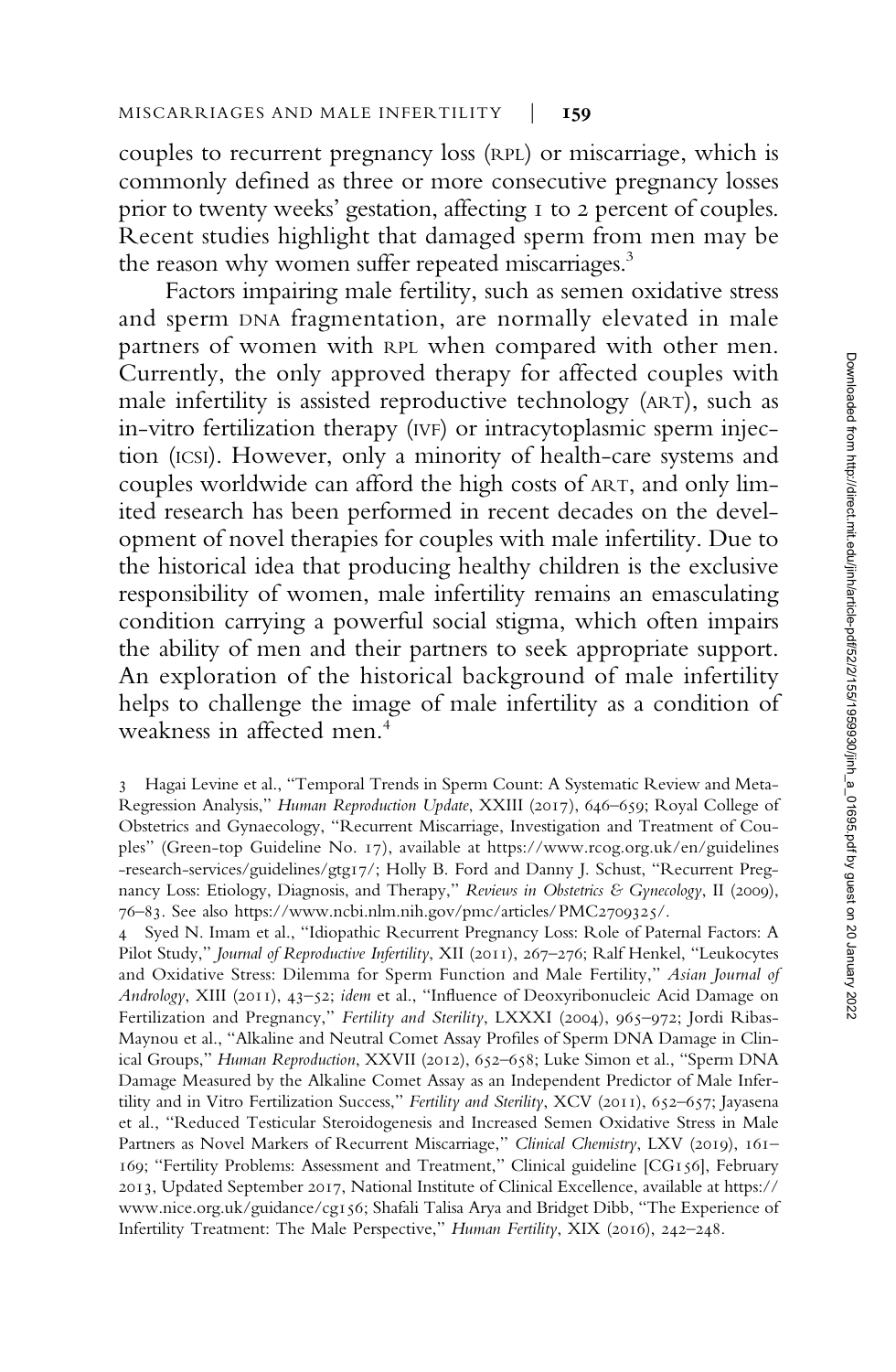## 160 | VALERIE SHRIMPLIN AND CHANNA N. JAYASENA

This interdisciplinary article provides the first detailed investigation of miscarriage rates before the modern era that centers on males. It uses historical records to document miscarriage rates among a sample of noblemen, including Henry VIII, and their wives in Tudor England during the late fifteenth and early sixteenth century. Evidence suggests that at least part of the cause for the multiple miscarriages of Henry's wives may have been male infertility.

METHODOLOGY Details of Henry VIII's marriages and progeny derive from primary and secondary historical sources and are further evaluated via extensive twenty-first-century medical research into male infertility. Scrutiny focused first on Henry's known progeny before turning to his antecedents and possible genetic traits.

Information about Henry's medical records is widely available in the literature, including his known diseases, physical injuries, and psychological inclinations. Most importantly, the records of the Tudor Royal household for banquets, kitchens, and dining provide information about his diet. We compared the backgrounds of his wives' families with those of his contemporaries, specifically thirty-one noblemen with extant marriage and birth documentation whose wealth and social standing were similar to Henry's. Records of pregnancies and births permit the calculation of miscarriage rates for individual couples and further analysis of the descriptive statistics.

HENRY VIII'S MARITAL AND REPRODUCTIVE HISTORY Having become just the second monarch of a shaky new dynasty at the age of seventeen in 1509, Henry VIII was obsessed with producing a healthy male heir. Table 1 lists his wives, children, and failed pregnancies, so far as known. Henry married his brother's widow Catherine of Aragon (born  $1485$ ), who was six years his senior, almost immediately on becoming king. Catherine fell pregnant regularly within the first ten years of the marriage; the announcement of her first pregnancy occurred just two months after the wedding (when she was twenty-four). As detailed in Table 1, her first miscarriage/still birth in 1510 was followed by further miscarriages and the loss of an infant son. As Starkey noted, rumors had circulated since 1514 that "the King of England meant to repudiate his present wife . . . since he is unable to have children by her," thus ascribing blame to Catherine. A healthy child (Mary)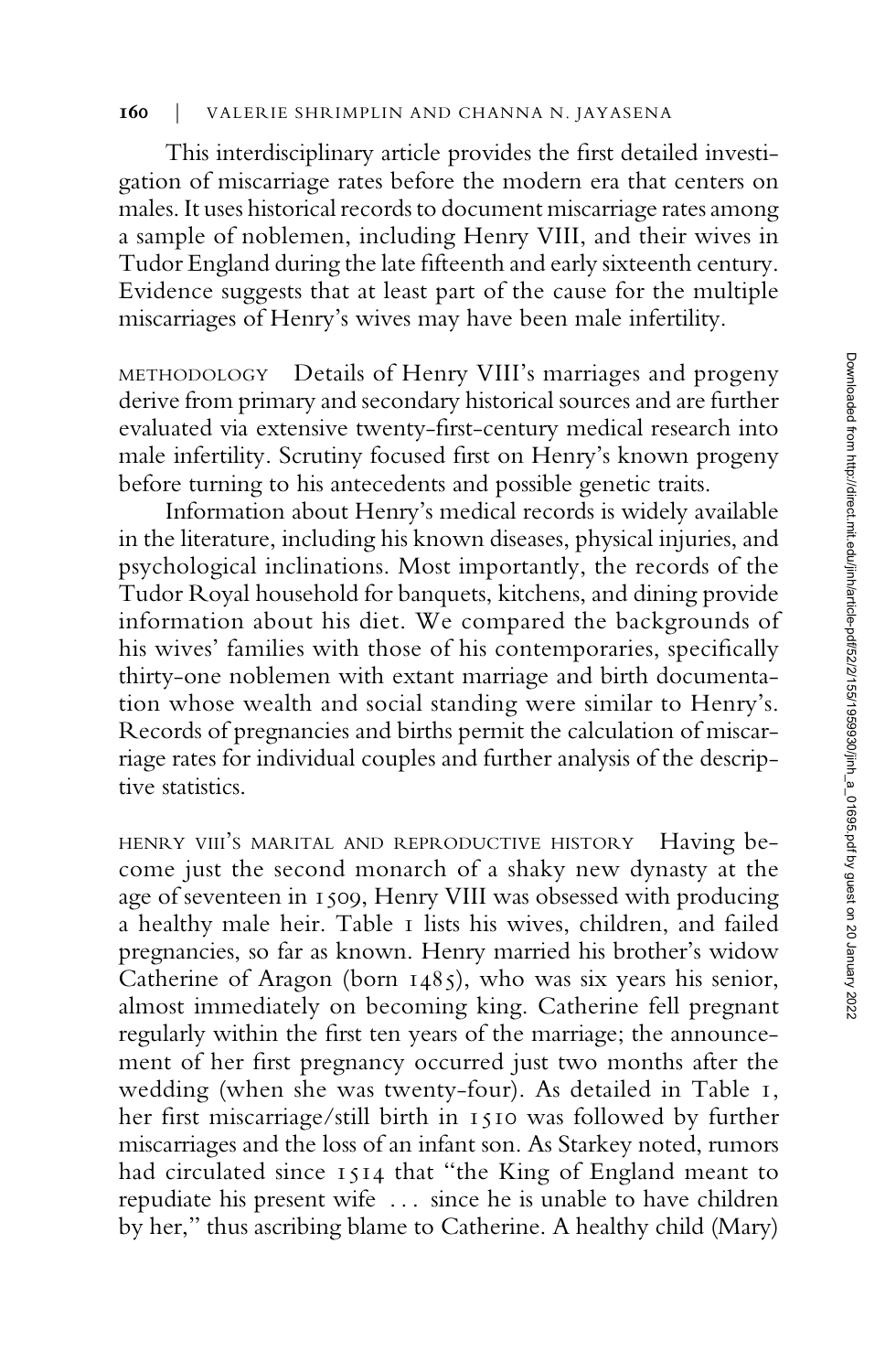was not produced until 1516, seven years after the marriage, at a time when Henry was emphasizing his sexual prowess (epitomized by the size of his codpieces) and trying to produce a male heir. In 1519, King Francis I bluntly stated that Henry "had an old deformed wife." By the 1520s, Catherine was in her mid-thirties and probably menopausal since she had become overweight and had not fallen pregnant since 1518. Henry later stated, as cited by Weir, that by early 1525, when Catherine's periods had ceased, he had stopped having sexual relations with her. He banished her from court and annulled the marriage in  $1533$ .<sup>5</sup>

Henry's evidence that his wife was at fault for the absence of a male heir was the son that he had fathered with another woman, Bessie Blount, his acknowledged mistress from roughly 1514 to 1522. He bragged heartily about his illegitimate son (Henry Fitzroy, 1519–1536), showering him with titles and honors from the age of six. Blount had six more children with two husbands after Henry, all of whom lived to maturity. Henry may have had other illegitimate children—following his affairs with Anne Boleyn's older sister Mary, Madge Shelton, and other mistresses—but since he did not acknowledge any others (to assert his own fertility), any putative ones are excluded from this study. Mary Boleyn became pregnant when she married after the affair ended, as did Catherine Parr, Henry's sixth wife, when she married after Henry died. In spite of the birth of his daughter Mary and that of an illegitimate son, Henry never questioned his own fertility, apparently to save face and protect a conviction about his own virility, and he could always fall back on the curse of Leviticus dating to his marriage with Catherine.

Anne Boleyn seems to have come to Henry's attention in 1525. He proposed to her in 1527, but the couple seems to have abstained from intercourse until their marriage in 1532/3, as verified by Henry's letters to her (which also confirm his passion for intimate relations), probably to ensure that any child would be legitimate.

<sup>5</sup> David Starkey, Six Wives: The Queens of Henry VIII (New York, 2004), 24-26, 161, 197-198. For the need to produce dynastic heirs, the raison d'être of medieval and Renaissance royalty, see also Robert Bartlett, Blood Royal: Dynastic Policies in Medieval Europe (New York, 2020), 2–88 (esp. 69), 89–108. Eric Ives, The Life and Death of Anne Boleyn: The Most Happy (Oxford, 2005), 83; Alison Weir, Henry VIII: King and Court (New York, 2008; orig. pub. 2001), 247. For further information about women, aging, and the cessation of fertility at menopause in the sixteenth century, see Lynn Botelho and Pat Thane (eds.), Women and Ageing in British Society since 1500 (London, 2001); Sara Read, Menstruation and the Female Body in Early Modern England: Genders and Sexualities in History (New York, 2013), 171–180.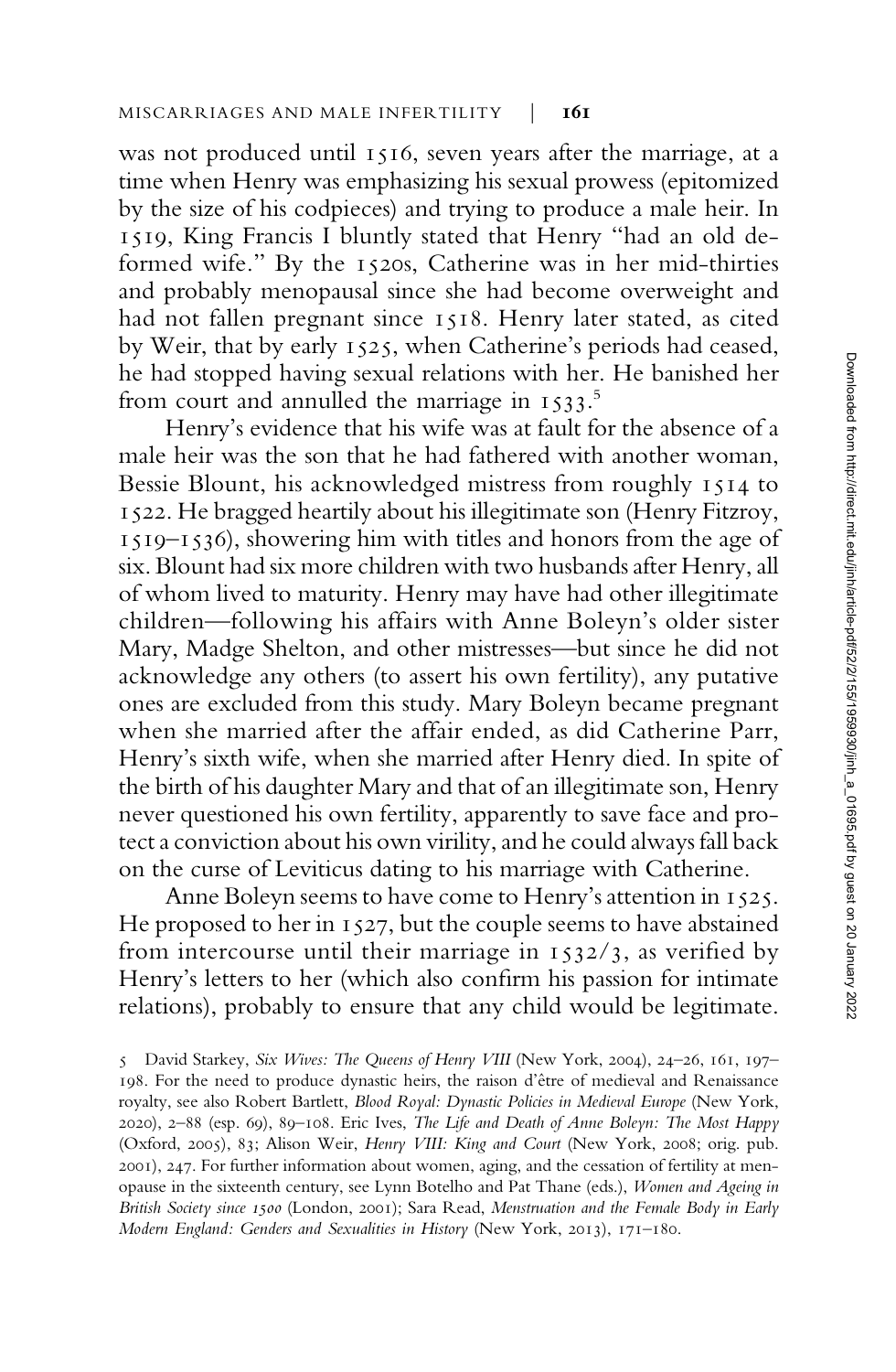Henry's letters refer to multiple mistresses; most likely they were not with women of noble birth thus to avoid complicating the succession if any of them were to bear a son while he waited to marry Anne. After marriage, Anne, like Catherine, became pregnant annually, as would have been the couple's aim. The birth of a girl, Elizabeth, in September 1533 was a disappointment, but at least it proved Anne to be fertile. Miscarriages followed in 1534 and 1536. Anne's story repeated Catherine's; Henry (now in his mid-forties) still had no male heir. Rumors about Anne's incapacity to bear children emerged, and her last miscarriage was the final blow.<sup>6</sup>

During about fourteen years of "active" marriage, Henry's first two wives experienced ten pregnancies and seven miscarriages/ neonatal deaths and no surviving sons. The reasons for the king's lack of success were never fully explained, notwithstanding his allocation of blame to the women. During Anne Boleyn's treason trial, in which she was accused of having affairs with as many as seven other men, allegations about Henry's impotence surfaced. Anne's brother George suggested that Henry was incapable of sexual intercourse ("was no good in bed with women, and that he had neither potency nor force"). Anne Boleyn, her brother, and four others were executed a few days later in May 1536.<sup>7</sup>

Henry married Jane Seymour in the same month as Anne Boleyn's execution (May 1536). She swiftly became pregnant but died in 1537 of complications following the birth of Edward VI on October 12, 1537. Henry married Anne of Cleves in 1540 but claimed that they did not consummate their marriage, citing his lack "of the will and power to consummate the same." Katherine Howard, Henry's fifth wife, aged about sixteen, was married to Henry for just two years before she, too, was executed. She and Catherine Parr, Henry's last wife, also failed to become pregnant by Henry.<sup>8</sup>

<sup>6</sup> The couple had two marriage ceremonies, on November 14, 1532, and January 25, 1533. See Starkey, Six Wives, 463, 474; Ives, Life and Death of Anne Boleyn, 162. Starkey, Six Wives, 553–554.

<sup>7</sup> Starkey, Six Wives, 580; Ives, Life and Death of Anne Boleyn, 191. Considering Anne's machinations to gain Henry as a husband, the idea that she had affairs with five to seven men, including her brother (possibly to fall pregnant if Henry failed), seems ludicrous. See Shrimplin, Anne Boleyn (London, 2019), 23.

<sup>8</sup> Ives, Life and Death of Anne Boleyn, 191, 393 n. Incidentally, no record of Henry having been treated for syphilis (unlike his contemporary Francis I King of France) appears to exist.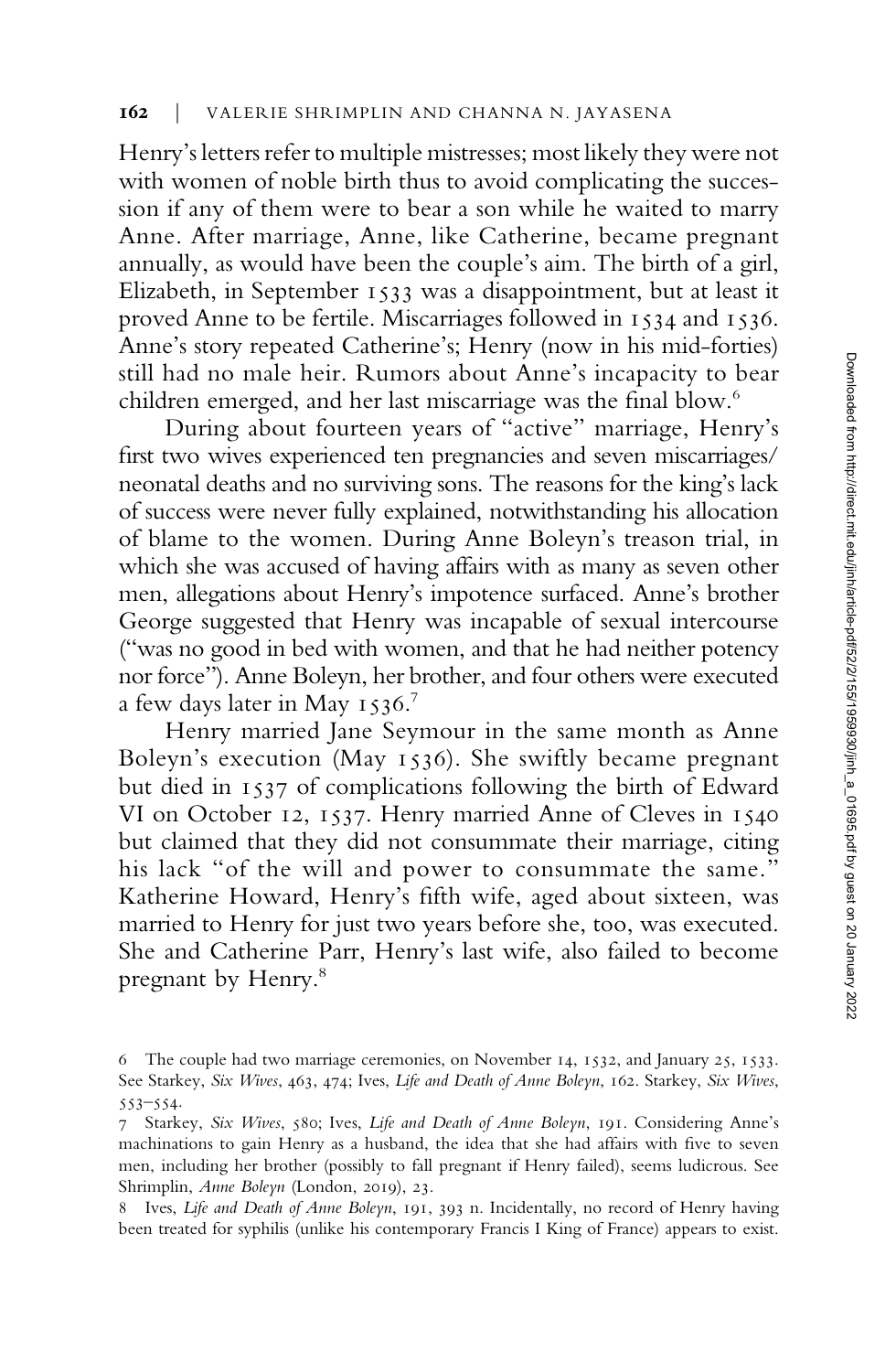### MISCARRIAGES AND MALE INFERTILITY | 163

Could it be mere coincidence that, although Henry's first three wives became pregnant easily and regularly, so high an incidence of fertility problems (70 percent failure rate) occurred and that none of Henry's last three wives was even able to conceive? Can the finger point to Henry as the common factor and cause of his own misfortune? The fact that Henry was responsible for at least eleven known pregnancies (including the birth of Henry Fitzroy) from 1509 to 1519 and from 1532 to 1536) might bode well for his fertility and fitness. But, in fact, his many failures with different partners could well suggest otherwise. The loss of five sons must have weighed heavily.<sup>9</sup>

POSSIBLE REASONS FOR HENRY'S PLIGHT Regardless of the extent or efficacy of Henry's sexual performance in his last years (1540–1547), the evidence from earlier in his life cannot rule out some liability on Henry's part. As he lamented, why could he not produce a child when the least of his subjects could? In 1533, he exclaimed to Eustace Chapuys, the Spanish ambassador, "Am I not a man like any other?" In sixteenth-century terms, sexual potency was associated with having children—something that would not be the case if sperm were impaired. The fact that none of Henry's surviving children had any issue is further evidence that the problem lay with him rather than (or at least as much as) with his wives. $10$ 

Hence, Henry's medical records, genetic disposition, and lifestyle merit investigation, in comparison with those of men of a similar class and standing during the same era. Old age undoubtedly contributes to infertility. Other risk factors contributing to it, of which Henry and his physicians would not have been aware, are stress, lack of exercise, obesity, and illness. Lifestyle choices linked to weight, diet, nutrition, alcohol intake, medication, and drug use

<sup>9</sup> If, as has been suggested, Henry carried the Kell antiogen, and his wives were Kell-negative, miscarriages could have been the result. The McLeod syndrome, related to Kell blood-group disorders, is also a cause of psychosis, perhaps explaining Henry's transformation in his later years. Brain damage from a serious fall while jousting in 1536 is another possible explanation for it. See Peter Stride and Kylie Lopes Floro, "Henry VIII, McLeod Syndrome and Jacquetta's Curse," Journal of the Royal College of Physicians of Edinburgh, XLIII (2013), 353–360. See also Miles F. Shore, "Henry VIII and the Crisis of Generativity," Journal of Interdisciplinary History, II (1972), 359–390, for further discussion of Henry's psychology.

<sup>10</sup> Starkey, Six Wives, 503; Ives, Life and Death of Anne Boleyn, 191–192. Henry's line stopped with his children, who all died childless. The members of the British royal family have included no descendants from Henry VIII, only from his father Henry VII via his sister Margaret (mother of Mary Queen of Scots, grandmother to James I).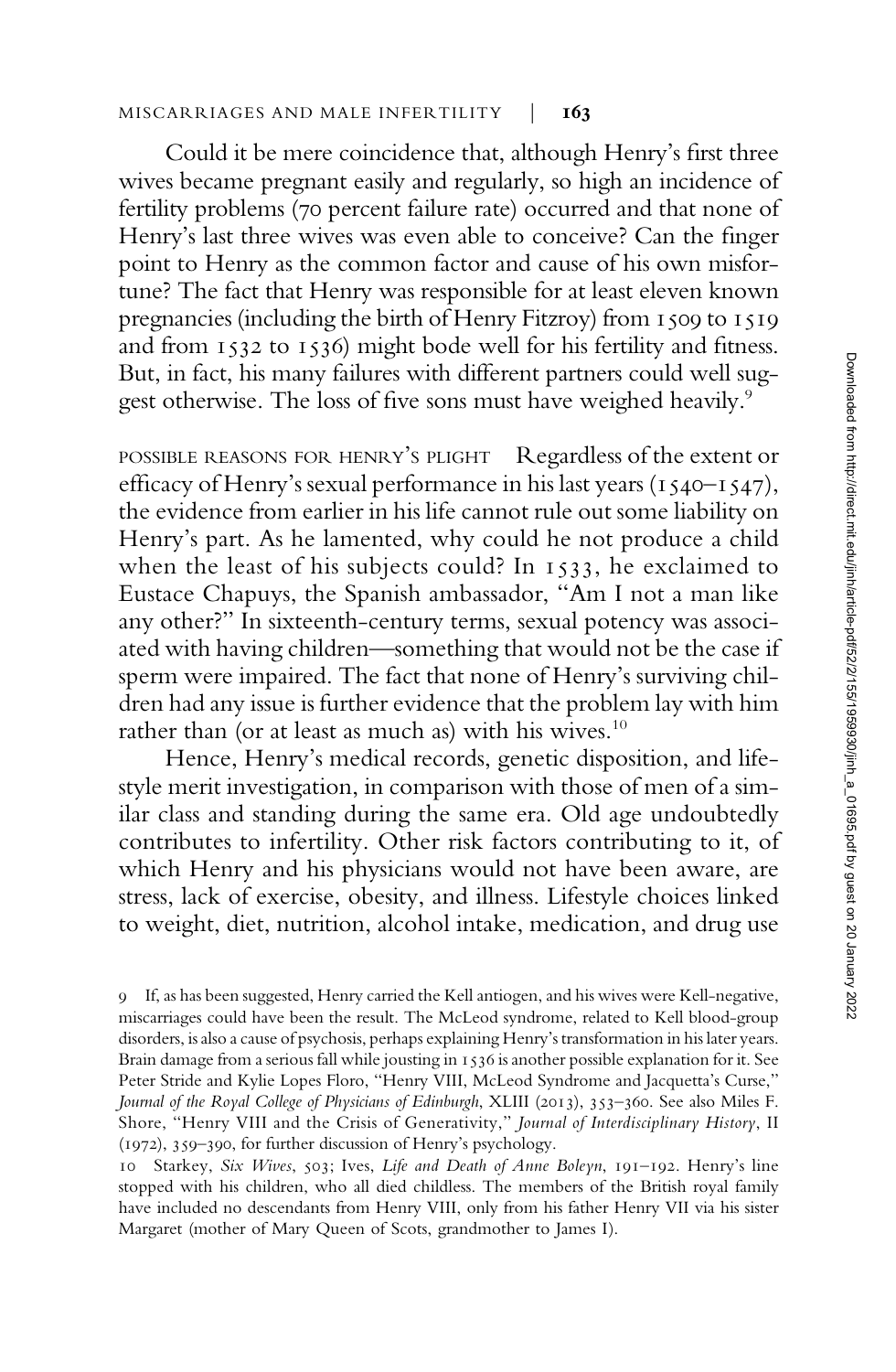affect sperm viability and thus have a significant effect on the health of a pregnancy. Like a complete lack of exercise, highly intense, competitive-level training may also decrease sperm health. As a young man, Henry favored hunting, jousting, and other highimpact sports of his era. On many occasions, he suffered severe wounds, and in 1524 and 1536, he narrowly escaped being killed. The assumption in Henry's time that men remain fertile while women lose fertility dramatically with age is not entirely accurate. Apart from the inability to "perform" (erectile dysfunction), the fertility of men also declines as they get older, and the risk of miscarriage may sometimes increase, even with young female partners. This finding could be pertinent to Henry, as well as to many modern couples who start families later in life, although today's pressures probably cannot compare with the stresses on medieval and early modern kings and queens.<sup>11</sup>

HENRY'S MEDICAL RECORDS AND GENETIC HISTORY Henry's antecedents on his mother's side appeared to have been exceptionally fertile. Edward IV, his maternal grandfather, had fifteen children, ten legitimate and five illegitimate. Only one died in infancy (other than the "Princes in the Tower," who were murdered). Richard Plantagent, Edward IV's father, had twelve legitimate children with Cecily Neville, of whom eight lived to maturity. Henry's paternal antecedents, however, were less fertile. Henry VII and Elizabeth of York (daughter of Edward IV), Henry's

11 Sarah Toulalan, "'Elderly Years Cause a Total Dispaire of Conception': Old Age, Sex and Infertility in Early Modern England," Social History of Medicine, XXIX (2016), 333–359; James Wall and Jayasena, "Diagnosing Male Infertility," British Medical Journal, October 4, 2018, 363, available at [https://doi.org/10.1136/ bmj.k3202](https://doi.org/10.1136/bmj.k3202). Imperial College, which conducted a study of men whose partners miscarried multiple times, found sperm problems that could be linked to age, weight, and diet, concluding that sperm health can have a significant effect on pregnancy. Smoking, which is now also included as a major risk, would not have been applicable to the early sixteenth century. Pawel Jóźków and Marco Rossato, "The Impact of Intense Exercise on Semen Quality," American Journal of Men's Health, XI (2017), 654–662; Rakesh Sharma et al., "Effects of Increased Paternal Age on Sperm Quality, Reproductive Outcome, and Associated Epigenetic Risks to Offspring," Reproductive Biology and Endocrinology, XIII (2015), 35, available at doi: 10.1186/s12958-015-0028-x. According to the Office for National Statistics, for marriages of opposite-sex couples in the United Kingdom, the average (mean) age for men marrying in 2015 was 37.5 years; for women, it was 35.1 years. See [https://www.ons.gov.uk/peoplepopulationandcommunity/birthsdeathsandmarriages](https://www.ons.gov.uk/peoplepopulationandcommunity/bulletins/marriagesinenglandandwalesprovisional/2015#the-average-age-at-marriage-continued-to-rise) [/marriagecohabitationandcivilpartnerships/bulletins/marriagesinenglandandwalesprovisional](https://www.ons.gov.uk/peoplepopulationandcommunity/bulletins/marriagesinenglandandwalesprovisional/2015#the-average-age-at-marriage-continued-to-rise) [/2015#the-average-age-at-marriage-continued-to-rise.](https://www.ons.gov.uk/peoplepopulationandcommunity/bulletins/marriagesinenglandandwalesprovisional/2015#the-average-age-at-marriage-continued-to-rise)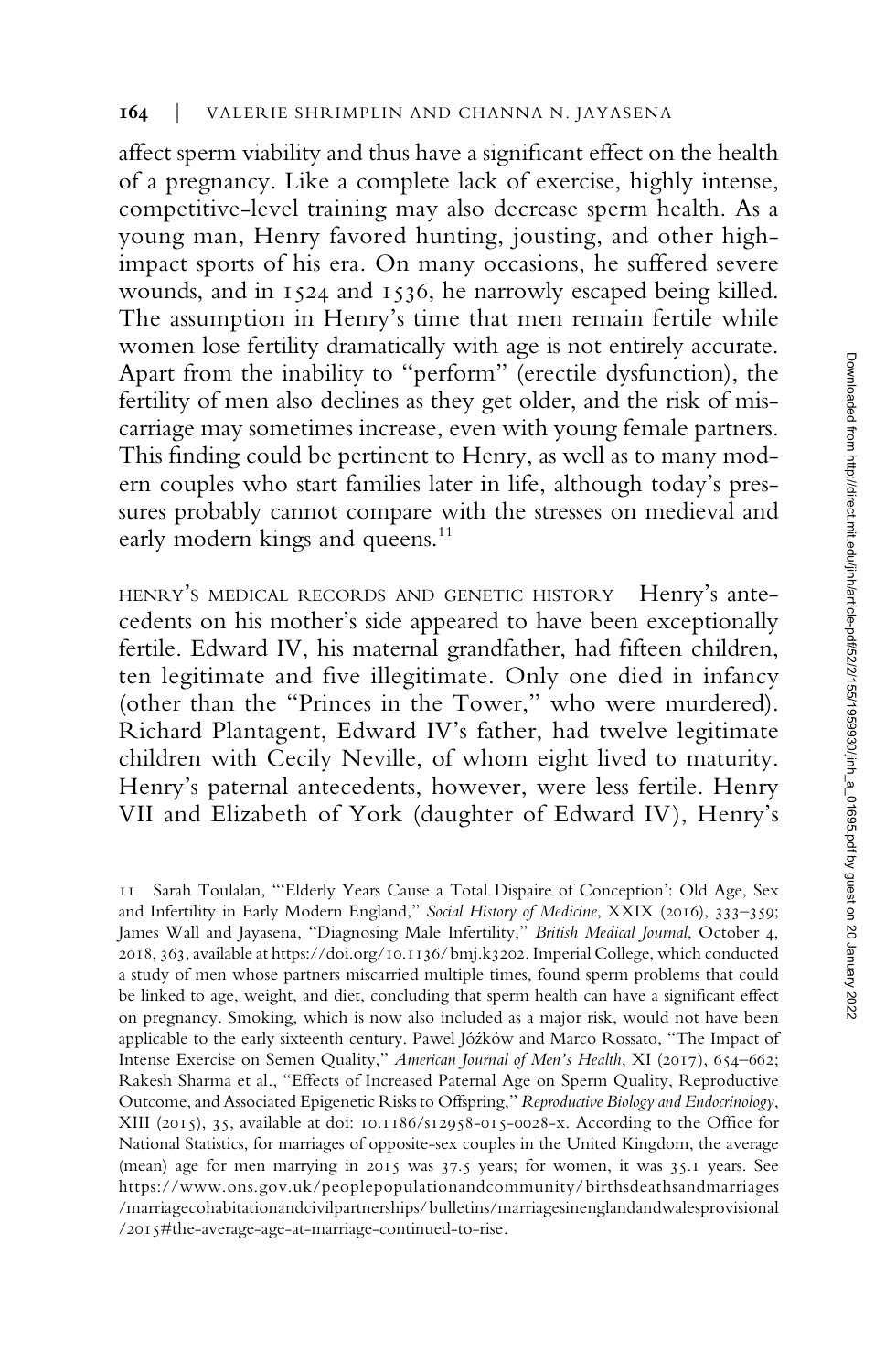parents, had six children, one of whom died young, and his older brother Arthur lived only to age fifteen. Henry VII was an only child, since his father died when he was twenty-six, leaving a pregnant thirteen-year-old widow, Margaret Beaufort, who had no further children from subsequent marriages. That Henry VIII's paternal great-grandfather was also an only child was unlikely to have been by choice. The survival rate was admittedly lower, and childbirth riskier, in that era than in modern times, but (as shown by Henry VIII's maternal lineage) many families of all classes and strata of society successfully produced multiple offspring.<sup>12</sup>

The fertility of Catherine of Aragon's family was by no means impaired. Catherine was one of eight siblings, six of whom reached maturity, and her father also had many confirmed illegitimate children. One of Catherine's sisters died young in childbirth, but the other two produced sixteen children between them, only two of whom did not survive to maturity. Likewise, Anne Boleyn was one of five siblings. Her paternal grandfather had ten children; all but one lived to maturity. Her mother was one of seventeen siblings and step-siblings.

Henry's Health, Medical Condition, and Lifestyle The potential causes of Henry's male infertility could have been related to any of the risk factors outlined earlier. In his youth, he was a strapping sport enthusiast with a muscular build and a forty-two-inch chest. By his thirties, however, Henry had become grossly overweight. Estimates gleaned from his clothing and armor indicate that he eventually attained a height of 6', 1" (185 cm), a waist of fifty-four inches (137 cm), a chest of fifty-eight inches, and a weight of 400 lb (28 stone or 180 kilos) (see Figure 2). A recent meta-analysis identified obesity as strongly associated with poor sperm quality in men; Henry VIII was almost certainly morbidly obese with a body mass index (BMI) of 51.9 kg/m<sup>2.13</sup>

Henry's court was notorious for its continuous celebrations, lavish parties, and banquets, during which alcohol flowed freely.

<sup>12</sup> Cecily Neville's father had an amazing twenty-two children, eight with his first wife and fourteen with his second. Only four died in the year of birth. Information relating to Henry's antecedents comes from accessible online sources for ease of reference.

<sup>13</sup> Wall and Jayasena, "Diagnosing Male Infertility." For the estimate of Henry's measurements, see, for example, software at [https://bodyvisualizer.com/](http://bodyvisualizer.com/) (accessed February 2019). Sermondade et al., "BMI in Relation to Sperm Count: An Updated Systematic Review and Collaborative Meta-Analysis," Human Reproduction Update, XIX (2013), 221–231.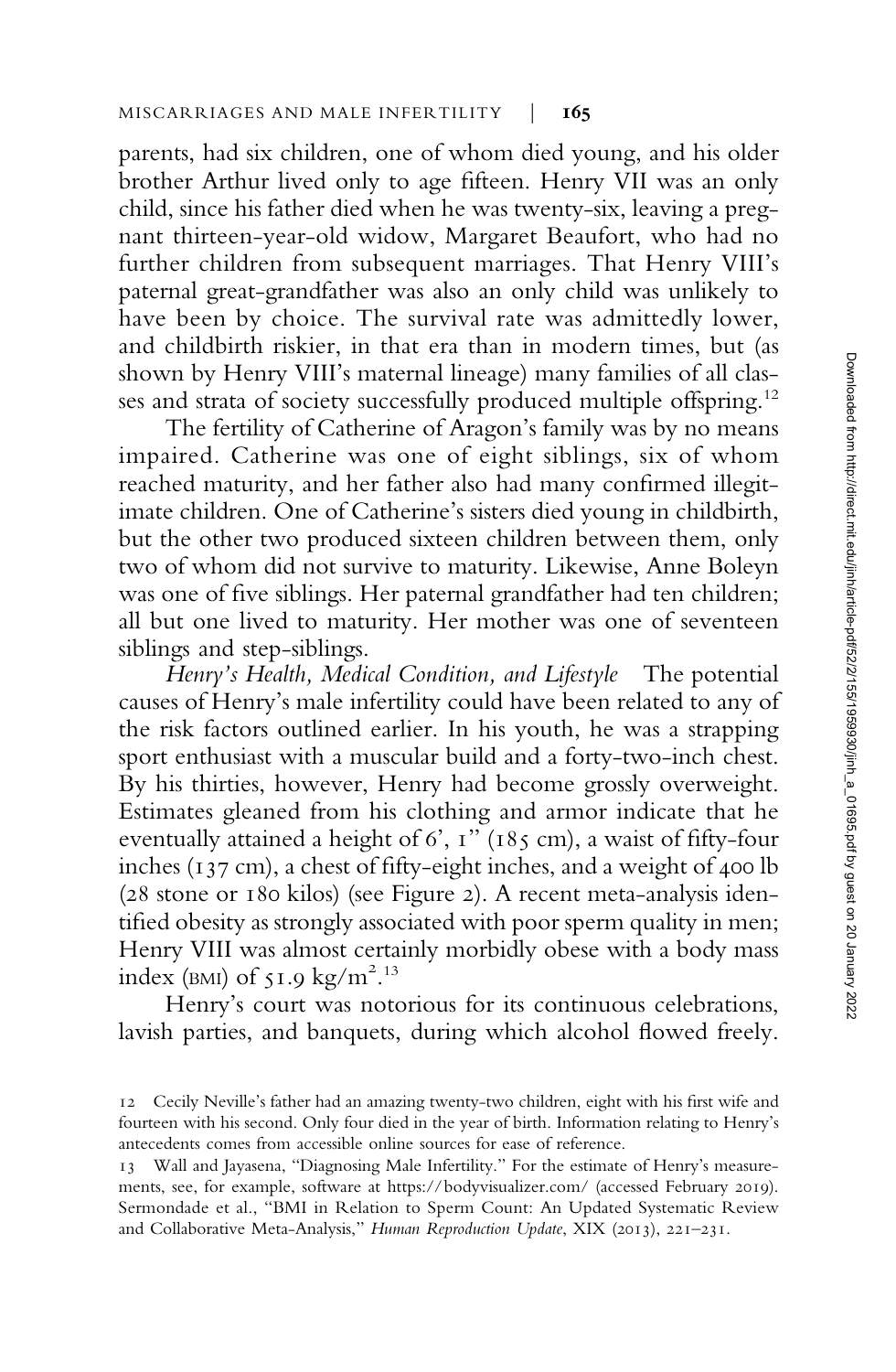## 166 | VALERIE SHRIMPLIN AND CHANNA N. JAYASENA

# Fig. 2 Visualization of Henry VIII's Body



SOURCE [https://bodyvisualizer.com/](http://bodyvisualizer.com/) (accessed February 17, 2019.)

Although, as king, Henry would have had access to the best food, medical care, and sanitation, he would also have suffered from poor nutrition. His diet was excessively rich in meat/protein, comprised of game (lamb, venison, and swan), along with much bread and other carbohydrates. It was almost bereft of the vegetables and pulses (beans, peas, and lentils, which were considered to be peasant food) that supply vitamins and fiber. Fruit was included on menus but normally cooked or crystallized with sugar; fresh fruit was thought to cause fever. According to Historic Royal Palaces, "Meals were not just about eating. They were a display of the monarch's power.... Exotic foods demonstrated wealth.... Poorer families would have rarely enjoyed meat, eating a diet of stewed vegetables and pulses. But the luxury of the court was fresh meat. Tudor courtiers enjoyed a wide variety of food, with freshly slaughtered, roasted meat every day. . . . Courtiers were served a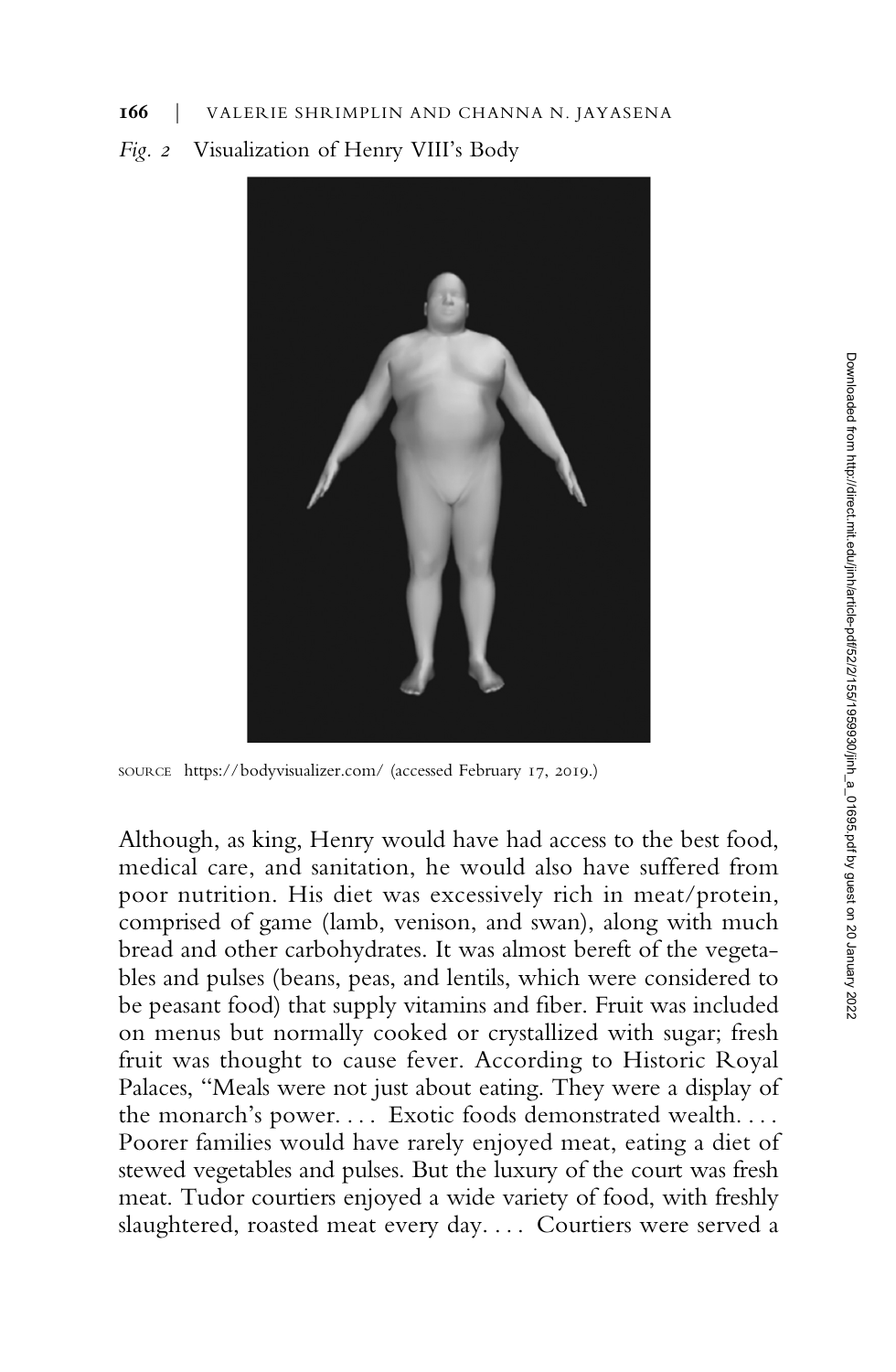menu of dishes containing around 5000 calories a day! . . . The Oxford scholar, Thomas Starkey noted [around 1529] that 'if they do not have 20 varied meat dishes at supper they consider themselves slighted.""<sup>14</sup>

Figure 3 displays a typical menu, as recorded in the Ordinances for Eltham Palace. At Hampton Court, about 600 meals were prepared twice a day. No meal was without roasted meat, and wine "fountains" were common. Even when he ate alone in his chamber, as he often did, Henry chose from a huge buffet of meats (roasted or served in pies), followed by sweet preserves. Not surprisingly, even in his youth but increasingly as he aged, Henry had a seriously compromised diet, over-rich in protein and almost completely lacking in vitamins. He possibly suffered from scurvy, caused by lack of vitamin C, due to the absence of fresh fruit and vegetables (not unlike modern meat/bread and fast-food diets). His poor nutrition must have contributed to his medical problems of constipation, gout, diabetes, massive open sores/ulcers on his legs, and high blood pressure—not to mention his fertility/sperm quality. Given his probable genetic heritage, his increasingly unhealthy diet, and possible injuries from his active years, Henry seems likely to have suffered from damage to sperm (DNA fragmentation). Hence, the consistent problems with miscarriage and stillbirth probably originated with him.<sup>15</sup>

<sup>14</sup> Robert Hutchinson, The Last Days of Henry VIII: Conspiracy, Treason and Heresy at the Court of the Dying Tyrant (London, 2005), 139. For the information about meals, see [https://www.hrp.org.uk/hampton-court-palace/history-and-stories/tudor-food-and-eating/](https://www.hrp.org.uk/hampton-court-palace/history-and-stories/tudor-food-and-eating/#gs.f1uTqlPH) [#gs.f1uTqlPH](https://www.hrp.org.uk/hampton-court-palace/history-and-stories/tudor-food-and-eating/#gs.f1uTqlPH); David Gentilcore, Food and Health in Early Modern Europe: Diet, Medicine and Society 1450–1800 (New York, 2016), 9–26, 54; Alison Sim, Food and Feast in Tudor England (Stroud, 2011; orig. pub. 1997), 6–11, 41–42, 74; for Henry's gluttony, Joan Thirsk, Food in Early Modern England: Phases, Fads, Fashions, 1500–1760 (New York, 2006), 18–19.

<sup>15</sup> See Ordinances for the Household made at Eltham in the XVIIth year of King Henry VIII, 1526 A. D. (174), available at [https://books.google.co.uk/books?id=WcU\\_AAAAcAAJ&pg=RA2](https://books.google.co.uk/books?id=WcU_AAAAcAAJ&pg=RA2-PA174&lpg=RA2-PA174&dq=pestells+of+reed+deere&source=bl&ots=2VXr-_9sz0&sig=ACfU3U3xiGsJ-6CVeyHunhkvwcZFfu_ZEQ&hl=en&sa=X&ved=2ahUKEwjuu4Xb0rjgAhWDSRUIHeSWCgEQ6AEwDXoECAcQAQ#v=onepage&q=pestells%20of%20reed%20deere&f=false) [-PA174&lpg=RA2-PA174&dq=pestells+of+reed+deere&source=bl&ots=2VXr-\\_9sz0&sig](https://books.google.co.uk/books?id=WcU_AAAAcAAJ&pg=RA2-PA174&lpg=RA2-PA174&dq=pestells+of+reed+deere&source=bl&ots=2VXr-_9sz0&sig=ACfU3U3xiGsJ-6CVeyHunhkvwcZFfu_ZEQ&hl=en&sa=X&ved=2ahUKEwjuu4Xb0rjgAhWDSRUIHeSWCgEQ6AEwDXoECAcQAQ#v=onepage&q=pestells%20of%20reed%20deere&f=false) [=ACfU3U3xiGsJ-6CVeyHunhkvwc](https://books.google.co.uk/books?id=WcU_AAAAcAAJ&pg=RA2-PA174&lpg=RA2-PA174&dq=pestells+of+reed+deere&source=bl&ots=2VXr-_9sz0&sig=ACfU3U3xiGsJ-6CVeyHunhkvwcZFfu_ZEQ&hl=en&sa=X&ved=2ahUKEwjuu4Xb0rjgAhWDSRUIHeSWCgEQ6AEwDXoECAcQAQ#v=onepage&q=pestells%20of%20reed%20deere&f=false) ZFfu\_ZEQ&hl=en&sa=X&ved [=2ahUKEwjuu4Xb0rjgAhWDSRUIHeSWCgEQ6AEwDXoECAcQAQ#v=onepage&q](https://books.google.co.uk/books?id=WcU_AAAAcAAJ&pg=RA2-PA174&lpg=RA2-PA174&dq=pestells+of+reed+deere&source=bl&ots=2VXr-_9sz0&sig=ACfU3U3xiGsJ-6CVeyHunhkvwcZFfu_ZEQ&hl=en&sa=X&ved=2ahUKEwjuu4Xb0rjgAhWDSRUIHeSWCgEQ6AEwDXoECAcQAQ#v=onepage&q=pestells%20of%20reed%20deere&f=false) [=pestells%20of%20reed%20deere&f=false.](https://books.google.co.uk/books?id=WcU_AAAAcAAJ&pg=RA2-PA174&lpg=RA2-PA174&dq=pestells+of+reed+deere&source=bl&ots=2VXr-_9sz0&sig=ACfU3U3xiGsJ-6CVeyHunhkvwcZFfu_ZEQ&hl=en&sa=X&ved=2ahUKEwjuu4Xb0rjgAhWDSRUIHeSWCgEQ6AEwDXoECAcQAQ#v=onepage&q=pestells%20of%20reed%20deere&f=false) Krissi Danielsson, "Sperm Quality Issues and Miscarriage," available at [https://www.verywellfamily.com/can-problems-in-sperm-cause](https://www.verywellfamily.com/can-problems-in-sperm-cause-miscarriage-2371837) [-miscarriage-2371837.](https://www.verywellfamily.com/can-problems-in-sperm-cause-miscarriage-2371837) A recent study at the University of Reading, in association with Historic Royal Places, created a simulated model of Henry's gut, concluding that Henry probably consumed about 226 gm of protein per day, around four times the current recommended daily allowance. See<https://www.futurelearn.com/courses/royal-food/0/steps/17046>.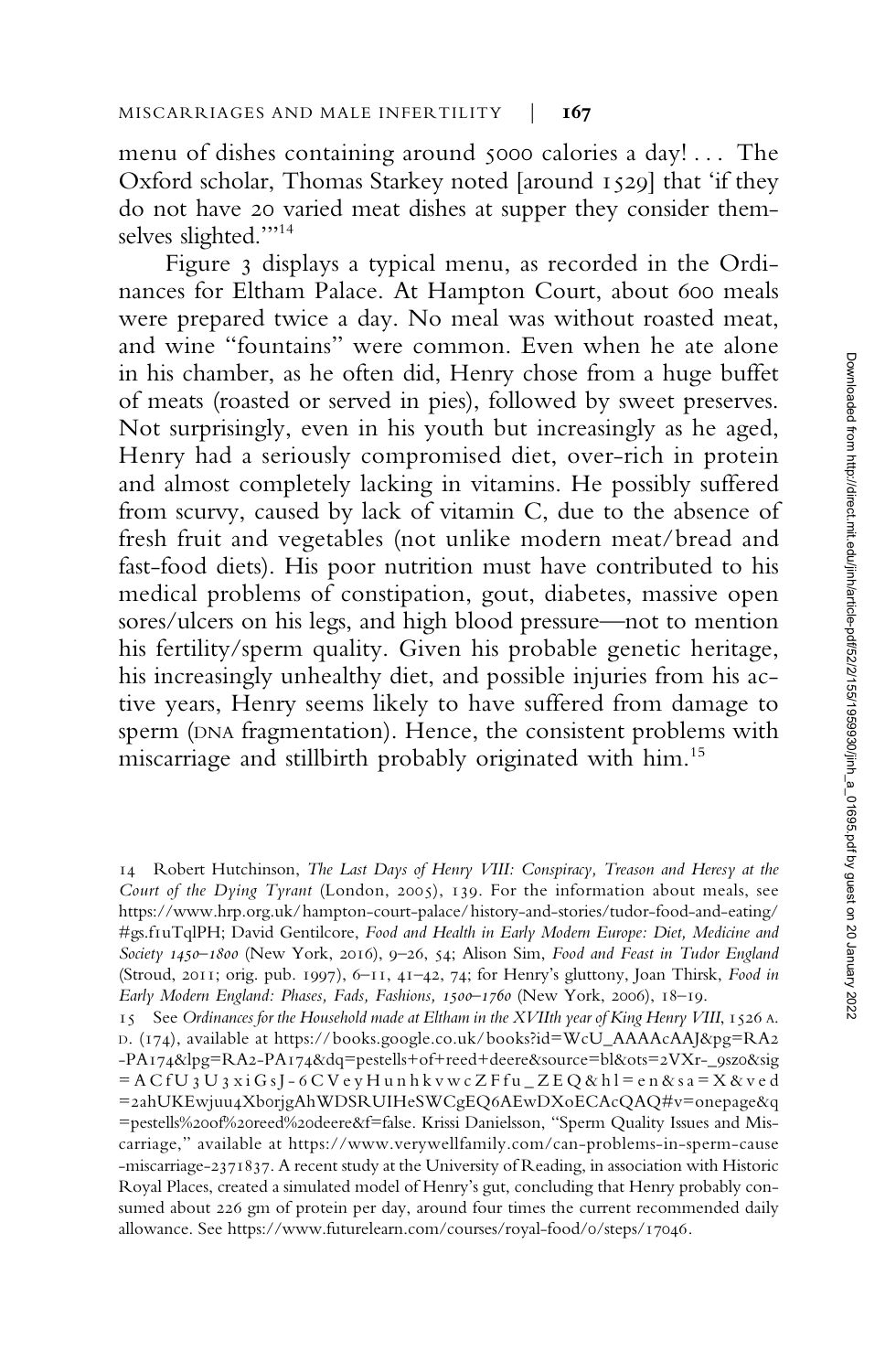#### 168 | VALERIE SHRIMPLIN AND CHANNA N. JAYASENA

## Fig. 3 Typical Menu Served at a Banquet Held by Henry VIII (Ordinances for Eltham Palace)

|                                                                      | A DECLARACION OF THE PARTICULAR ORDINANCES OF FARES FOR THE DIRTTS       |
|----------------------------------------------------------------------|--------------------------------------------------------------------------|
|                                                                      | TO BE SERVED TO THE KING'S HIGHNESSE, THE QUEEN'S GRACE, AND THE SIDES,  |
| WITH THE HOUSEHOLD, AS HEREAFTER FOLLOWETH.                          |                                                                          |
|                                                                      | THE DIETT FOR THE KING'S MAJESTY AND THE QUEEN'S GRACE, OF LIKE FARE, IN |
|                                                                      | ALL TWO MESSES, AS FOLLOWETH.                                            |
|                                                                      | ON A FLESH DAY.                                                          |
| Dynner.                                                              | Supper.                                                                  |
| Cheat Bread and Manchett, 16                                         | š. đ.<br>3. đ.<br>8<br>Cheat Bread and Manchett, 16                      |
| 6 gal'<br>Beare and Ale,                                             | Beere and Ale,<br>6 gal'<br>9<br>9                                       |
| I fext' 2 0<br>Wyne,                                                 | Wyne,<br>I fext' 2 0                                                     |
| Fleth for Pottage,                                                   | 8<br>Fleth for Pottage,                                                  |
| Chines of Beef,                                                      | 8<br>Chickens in crimary, Larkes)                                        |
| Rammuners in flew or cap', 1 mels 6<br>Venifon in brewz' or mult', I | Sparrows or Lambe flew-<br>13<br>ed, with Chynes of Mut-                 |
| Pettells of Reed Deere<br>1                                          | 2<br>ton,                                                                |
| Mutton,<br>2                                                         | Giggots of Mutton or Veni-<br>6                                          |
| Carpes or Yong Veale in                                              | fon, flopped with Cloves,<br>10                                          |
| Arm' farced,                                                         | Capons of gr',                                                           |
| Swanne, gr' Goole, Storke or I<br>$\overline{\mathbf{z}}$            | Conyes of gr.<br>I mels 12<br>4                                          |
| Capons of gr',<br>Conves of gr',<br>ı                                | 4 Phefant, Herne, Show<br>lard,<br>12                                    |
| Fryanders, baked Carpe,<br>1                                         | Cocks, Plovers or Gulles,<br>20                                          |
| Cuftard garnifhed,<br>1                                              | 12 Swete dowcetts or Orange,<br>10<br>п                                  |
| or Fritters,<br>1                                                    | ៵<br>Quinces or Pippins,<br>$\overline{\mathbf{z}}$                      |
|                                                                      | Second Courfe.                                                           |
|                                                                      | š. đ.<br>š. d.                                                           |
| Jelly, Ipocras, Creame of<br>I mefs 8                                | Blank-mange or other difh,<br>$r$ mels $4$                               |
| Almonds.<br>Pheafant, Herne, Bitterne,                               | Kydd, Lambe or Pejons,<br>12<br>1<br>Partridge or Quailes,<br>2          |
| Shovelard,                                                           | 6<br>Godwitts Brewez',<br>3                                              |
| Partridges, Quailes or                                               | or Teales, Pulletts, Chic' pip's<br>18                                   |
| 3<br>Mewz',                                                          | Rabbetts or Larks,<br>12                                                 |
| Cocks, Plovers or Gulles,<br>z<br>$\overline{\mathbf{a}}$            | Tarte,<br>12<br>₽                                                        |
| Kydd, Lambe or Pigeons,<br>1<br>Larkes or Rabbetts,                  | 14<br>Fruite,                                                            |
| Snyters, Pulletts or Chickens, 1                                     | Butter and Eggs,<br>12<br>3<br>12 Venifon or other Baked                 |
| Venifon in fine paft,<br>1                                           | 12<br>12<br>Meates,                                                      |
| Tarts,<br>ı                                                          | 12                                                                       |
|                                                                      | Fritter,                                                                 |

REPRODUCTIVE HISTORY OF HENRY'S NOBLE CONTEMPORARIES The extent to which the fertility problems experienced by Henry and his wives were abnormal for his era is evident in an investigation of other contemporary couples with social backgrounds similar to those of Henry and his wives. Table 2 provides details of the pregnancy/fertility success rate of Henry's antecedents and peers (noble courtiers and favorites) based on their verified legitimate children. Data about miscarriages and neonatal deaths for nobles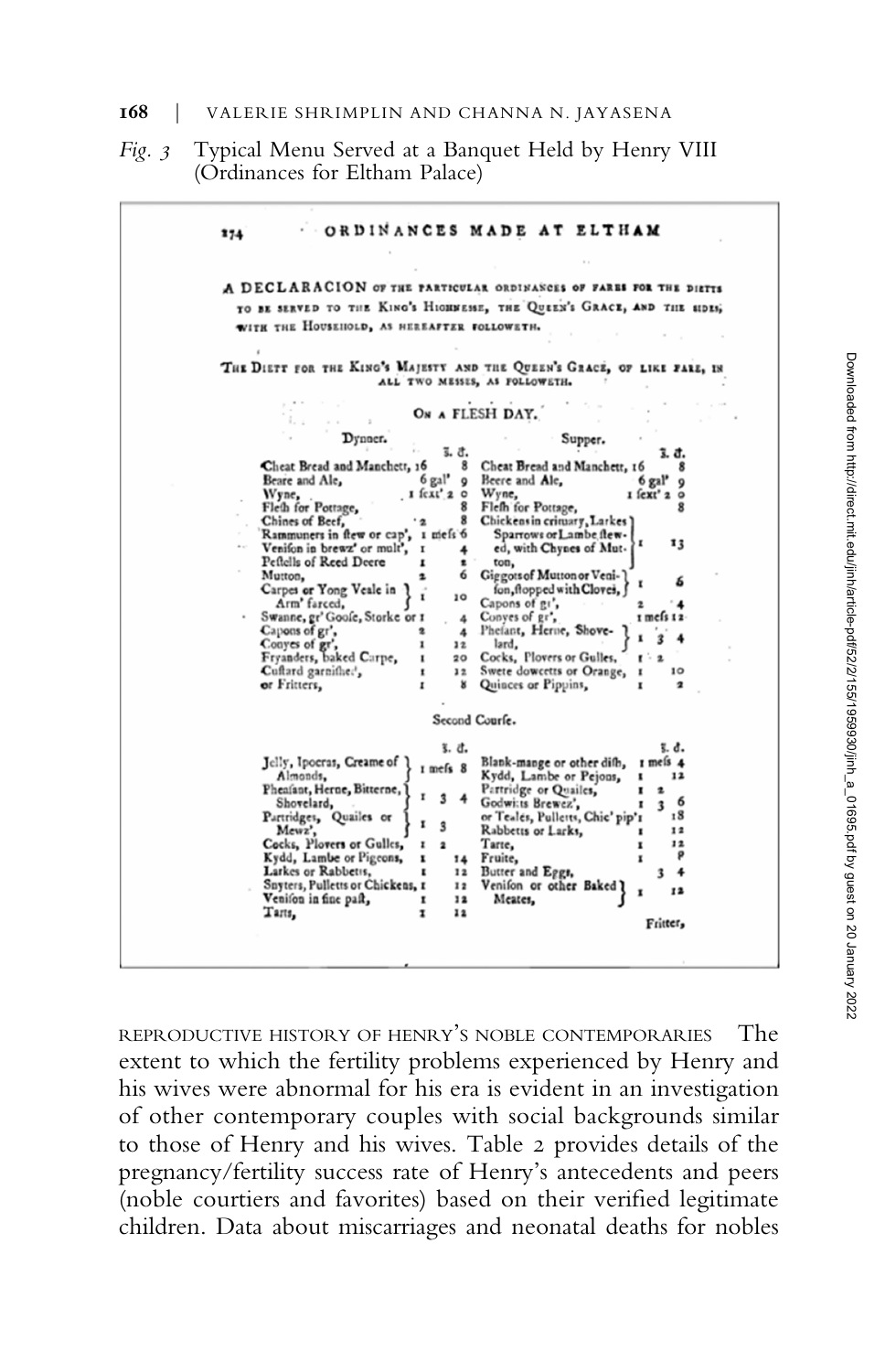|                               | The strain of the contract of the contract of the contract of the contract of the contract of the contract of the contract of the contract of the contract of the contract of the contract of the contract of the contract of |              |                           |                                                             |                              |                                                                                               |
|-------------------------------|-------------------------------------------------------------------------------------------------------------------------------------------------------------------------------------------------------------------------------|--------------|---------------------------|-------------------------------------------------------------|------------------------------|-----------------------------------------------------------------------------------------------|
| <b>NAMES</b>                  | (CHRONOLOGICAL<br>ORDER)<br><b>DATES</b>                                                                                                                                                                                      | <b>WIVES</b> | SURVIVED<br><b>BABIES</b> | OR STILLBIRTH<br>RESULTING IN<br>PREGNANCIES<br>MISCARRIAGE | PREGNANCY<br>RATE OF<br>LOSS | <b>NOTES</b>                                                                                  |
| Owain Tudor                   | $C$ 1400-61                                                                                                                                                                                                                   |              | $\sim$                    | $\frac{1}{2}$                                               | 9%                           | Henry VIII paternal                                                                           |
| Richard $3rd$ duke<br>of York | 1411-60                                                                                                                                                                                                                       |              | ∞                         | 4/12                                                        | 33%                          | great-grandfather (+1 illegitimate)<br>great-grandfather (his wife one<br>Henry VIII maternal |
| Edmund Tudor                  | $1430 - 56$                                                                                                                                                                                                                   |              |                           | $\frac{1}{2}$                                               | %0                           | Henry VIII paternal grandfather<br>of 22 siblings/step siblings)<br>(died of plague age 26)   |
| Edward IV                     | $1442 - 1483$                                                                                                                                                                                                                 |              | ∞                         | $2/10$                                                      | 20%                          | Henry VIII maternal grandfather                                                               |
| Thomas Wolsey<br>Henry VII    | $1457 - 1509$                                                                                                                                                                                                                 | $\circ$      | $\mathcal{C}$             | $3/7$<br>$0/2$                                              | 43%<br>$\frac{6}{20}$        | (plus 5 illegitimate)<br>Henry VIII father                                                    |
|                               | $1473 - 1530$                                                                                                                                                                                                                 |              |                           |                                                             |                              | Both illegitimate (was a cardinal;<br>rich diet)                                              |
| Thomas Howard                 | $1473 - 1554$                                                                                                                                                                                                                 | N            |                           | 12/8                                                        | 12.5%                        | who presided at her trial. One of<br>3rd duke of Norfolk. Anne's uncle                        |
| John Seymour                  | 1474-1536                                                                                                                                                                                                                     |              | ⊳                         | 3/10                                                        | $30\%$                       | 16 siblings/step siblings<br>Father of Jane Seymour                                           |
| Edward Howard                 | 1476/7-1513                                                                                                                                                                                                                   | N            | $\circ$                   | n/a                                                         | n/a                          | 2nd son Duke Norfolk, naval<br>(Henry's 4th wife)                                             |
| Thomas Boleyn                 | $1476 - 1539$                                                                                                                                                                                                                 |              |                           | 2/5                                                         | 40%                          | (d. sea battle). 2 illegitimate<br>Inner ring of Henry VIII                                   |
| Thomas Parr                   | $1483 - 1517$                                                                                                                                                                                                                 |              |                           | $\sim$ 3                                                    | $\frac{6}{6}$                | (Catherine's father; his son had<br>Henry VIII circle, and intimate                           |
|                               |                                                                                                                                                                                                                               |              |                           |                                                             |                              | 3 wives, no issue)                                                                            |

Table 2 Reproductive Histories of Noblemen Contemporaries of Henry VIII Table 2 Reproductive Histories of Noblemen Contemporaries of Henry VIII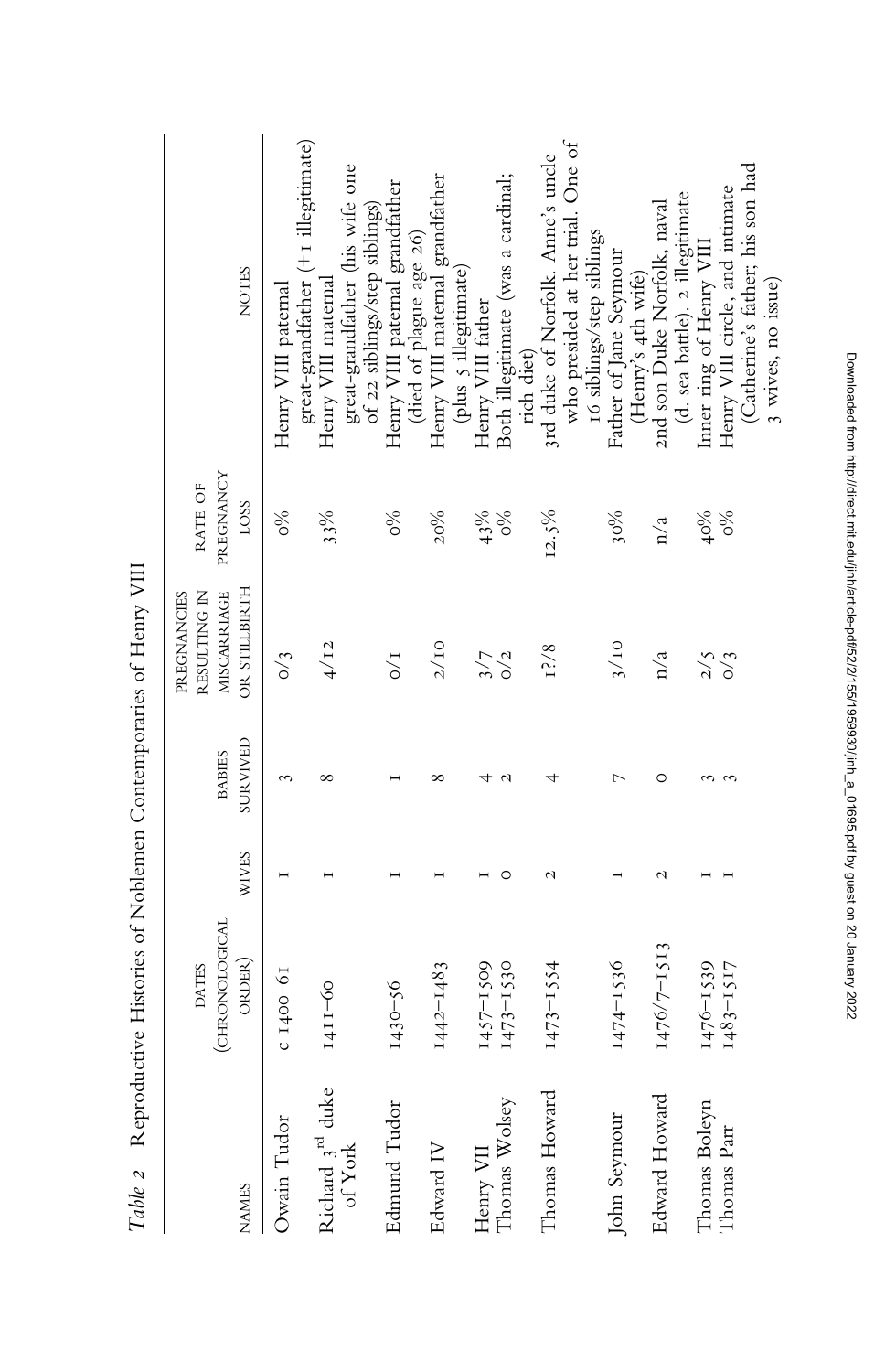| $ $ $\sim$ $\sim$ $\sim$ $\sim$ $/$<br>$-$ 2010 $-$ |                                                 |              |                           |                                                             |                                  |                                                                                                                           |
|-----------------------------------------------------|-------------------------------------------------|--------------|---------------------------|-------------------------------------------------------------|----------------------------------|---------------------------------------------------------------------------------------------------------------------------|
| <b>NAMES</b>                                        | (CHRONOLOGICAL<br>ORDER)<br><b>DATES</b>        | <b>WIVES</b> | SURVIVED<br><b>BABIES</b> | OR STILLBIRTH<br>RESULTING IN<br>MISCARRIAGE<br>PREGNANCIES | PREGNANCY<br>RATE OF<br>LOSS     | <b>NOTES</b>                                                                                                              |
| William Parr<br>William Compton<br>Charles Brandon  | $1483 - 1547$<br>$1482 - 1528$<br>$1484 - 1545$ | ч            |                           | $\zeta/0$<br>$\frac{4}{\sqrt{4}}$<br>$\sim 8$               | $\%$<br>$\delta_{\rm 0}$<br>$\%$ | Henry's sister, Mary. Some died<br>Very close to Henry VIII, married<br>Royal favorite, soldier<br>Close to the king      |
| Thomas Cromwell                                     | $1485 - 1540$                                   |              |                           | $\frac{3}{2}$                                               | $\delta$                         | Minister of Henry VIII (2 daughters<br>died young but not as babies;<br>as children aged around 6+                        |
| Thomas Knyvett<br>Henry Guildford                   | $1489 - 1532$<br>$1485 - 1512$                  |              |                           | No issue<br>$\zeta$ /0                                      | $\frac{6}{6}$<br>n/a             | Comptroller of royal household<br>Favorite, soldier, died in battle<br>Close friend Henry VIII.<br>plus one illegitimate) |
| Francis Bryan                                       | $C$ <sub>149</sub> $O-I$ 550                    |              | O                         | No Issue                                                    | n/a                              | Favorite of Henry VIII. Promiscuous,<br>rake (illegitimate children).<br>No issue (was overweight)                        |
| Wymond Carew                                        | 1493-1549                                       |              |                           | $\frac{5}{10}$                                              | $\frac{6}{20}$                   | Courtier, treasurer of household;<br>Married at age 58 (1548)                                                             |
| Nicholas Carew<br>Richard Cecil                     | $1496 - 1539$ (ex)<br>$1495 - 1553$             |              |                           | I/5<br>$\frac{4}{\sqrt{4}}$                                 | $\frac{6}{20}$<br>20%            | Father of William Cecil (3 were sons)<br>Close friend of Henry VIII<br>s sons one daughter                                |

Table 2 (Continued) Table 2 (Continued)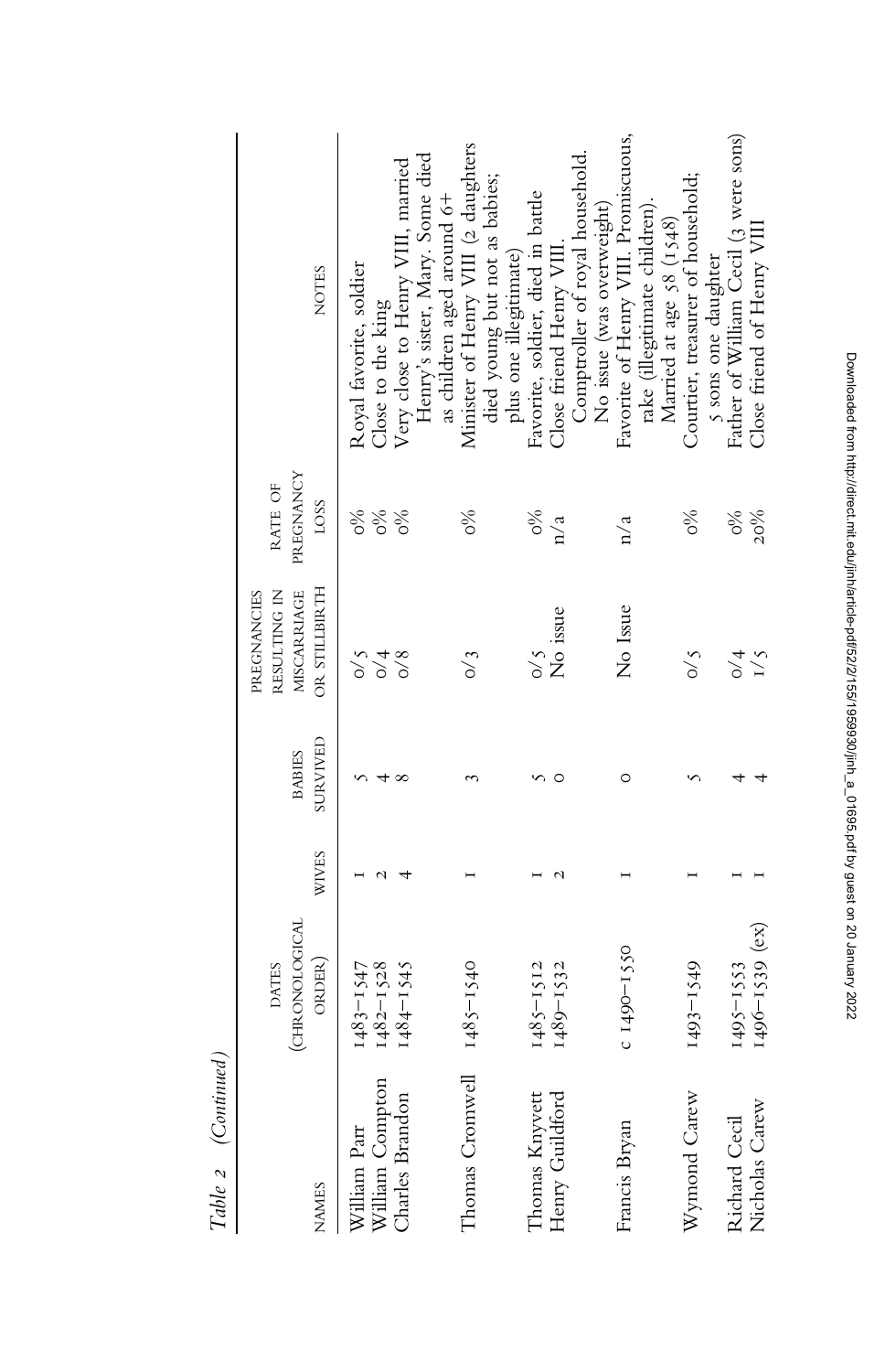| <b>Edward Seymour</b>                                               | $1500 - 52$ (ex) |                | I/I2                                            | 8%               | Ist duke of Somerset (his sons had                       |
|---------------------------------------------------------------------|------------------|----------------|-------------------------------------------------|------------------|----------------------------------------------------------|
| William Carey                                                       | $1500 - 28$      |                | $\frac{2}{2}$                                   | ৡ                | Married to Mary Boleyn (Henry may<br>very few offspring) |
|                                                                     |                  |                |                                                 |                  | have fathered them but no                                |
|                                                                     |                  |                |                                                 |                  | evidence). Died age 28                                   |
| Thomas Wyatt                                                        | $1503 - 1542$    |                | $\frac{4}{\sqrt{2}}$                            | 86               | Poet (in love with Anne Boleyn                           |
|                                                                     |                  |                |                                                 |                  | in 1520s)                                                |
| Nicholas Poyntz<br>Anthony Lee<br>Nicholas Bacon                    | $1510 - 1567$    |                |                                                 | 86               | rominent courtier (Holbein portrait)                     |
|                                                                     | ISIO-1549        |                | $\frac{8}{9}$<br>$\frac{1}{2}$                  | $\delta^{\circ}$ | Courtier, MP, JP. Related to Wyatt                       |
|                                                                     | $1510 - 79$      |                |                                                 | 86               | Granted several manors by Henry VII.                     |
|                                                                     |                  |                |                                                 |                  | (rose further under Elizabeth)                           |
|                                                                     | $2-1520$         |                |                                                 | %                | Courtier and politician                                  |
| Edmund Denny<br>Francis Knollys<br>John Shelton<br>William Stafford | 1511/4-1596      | 13             | $\frac{0}{4}$<br>$\frac{1}{2}$<br>$\frac{1}{2}$ | $\delta^{\circ}$ | Courtier to Henry VIII and others. MP                    |
|                                                                     | $1476 - 1539$    | $\overline{c}$ |                                                 | $\%$             | Courtier etc.                                            |
|                                                                     | 1500-1556        |                | $\frac{9}{10}$                                  | 17%              | 1st wife Mary Boleyn (her 2 <sup>nd</sup> ; no           |
|                                                                     |                  |                |                                                 |                  | issue)                                                   |
|                                                                     |                  |                |                                                 |                  |                                                          |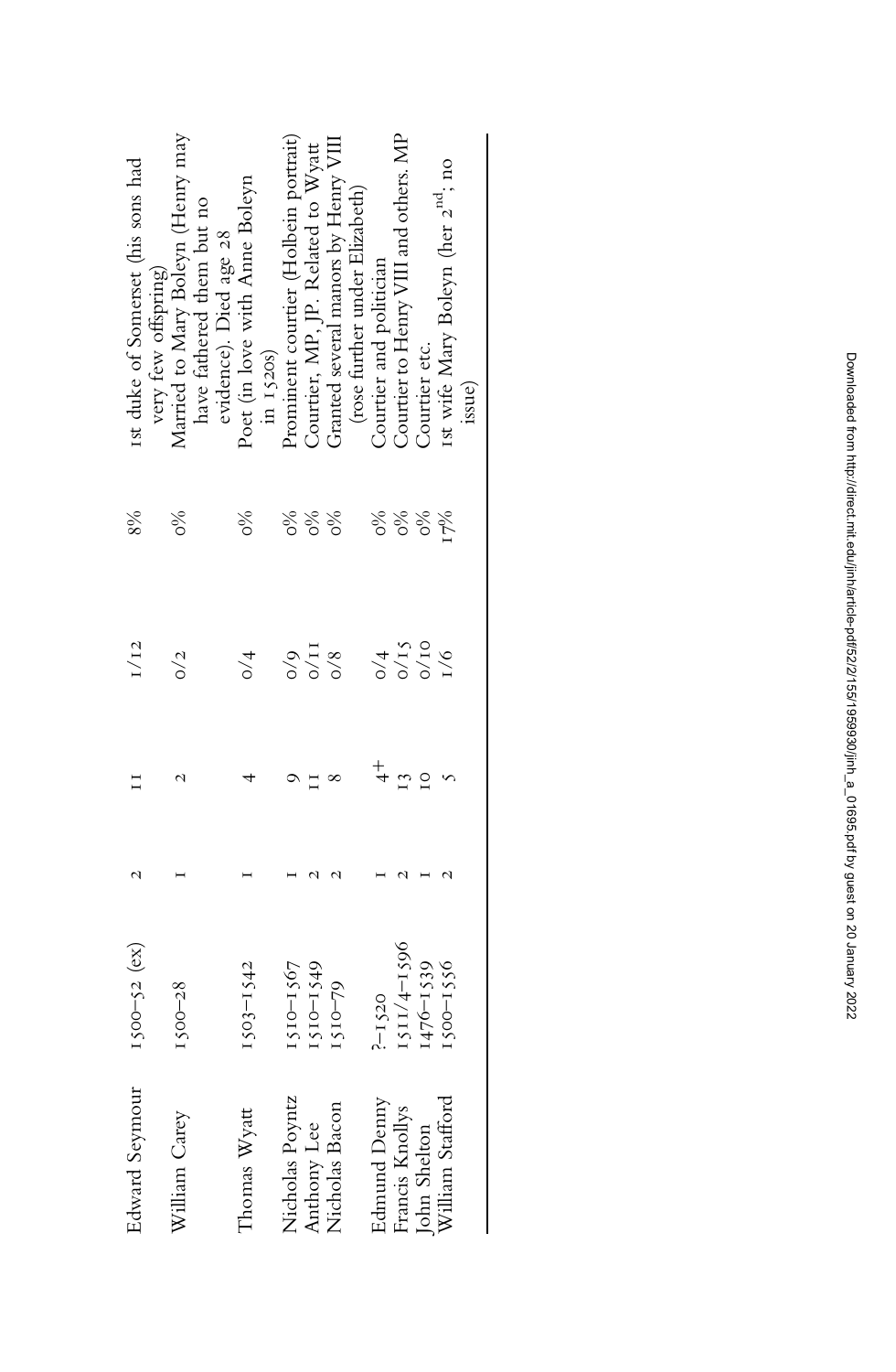may not have been as carefully recorded as those for royals, but the success rates (the survival of children past the age of about two) are capable of reasonable estimation. The study is restricted to children born within marriage due to the lack of consistent data about illegitimate pregnancies; early methods of contraception are irrelevant in these cases since the production of heirs in both royal and noble families was paramount.<sup>16</sup>

The eminent Howard and Seymour families (which both supplied Henry with a wife) serve as prime examples, as can other known courtiers and colleagues of Henry for whom detailed information is available. Results show that among thirty-one noblemen closely associated with Henry, the mean number of children fathered was 5.6; only 18 of 179 documented pregnancies (10.05 percent) resulted in either miscarriage or stillbirth. Thomas Howard, third duke of Norfolk (1473–1554), uncle and judge of Anne Boleyn, who was one of sixteen siblings and step-siblings, produced eight children from two wives. Edward Seymour, first duke of Somerset (1500–1552) had twelve children by two wives (one baby died in infancy). Staying at Wolf Hall, the Seymour country seat, Henry commented that Seymour's ability to father so many children was unfair, given that he, the king, had so little success.

Tables 1 and 2 show that Henry had significantly fewer surviving children than his married and "active" courtiers and colleagues, with a success rate of only 30 percent (three survivors among his ten legitimate pregnancies). According to column 4 of Table 2, even if the records of the miscarriages and stillbirths of courtiers are incomplete, and their illegitimate births unrecorded, Henry undeniably produced far fewer offspring than did his contemporaries, in spite of his multiple partners. The pregnancy/fertility success rates (as reasonably estimated in column 7) are generally much higher for others than for him. All members of the royal court would have had a generally similar lifestyle, with or without Henry's

<sup>16</sup> Bartlett, Blood Royal, 52–88. Rudimentary contraception was available at the time but unlikely to have been deployed in families that desired large families with male heirs (and females to clinch family alliances). For discussion of herbal medications, leather/gut condoms, lemon cups as "caps," etc. (all contrary to Catholic and Protestant dogma), see Lesley Smith, "Contraception in the 16th Century," Journal of Family Planning and Reproductive Health Care, XXXII (2006), available at<https://srh.bmj.com/content/32/1/59>; Angus McLaren, History of Contraception: From Antiquity to the Present Day: Family, Sexuality & Social Relations in Past Times (Oxford, 1992).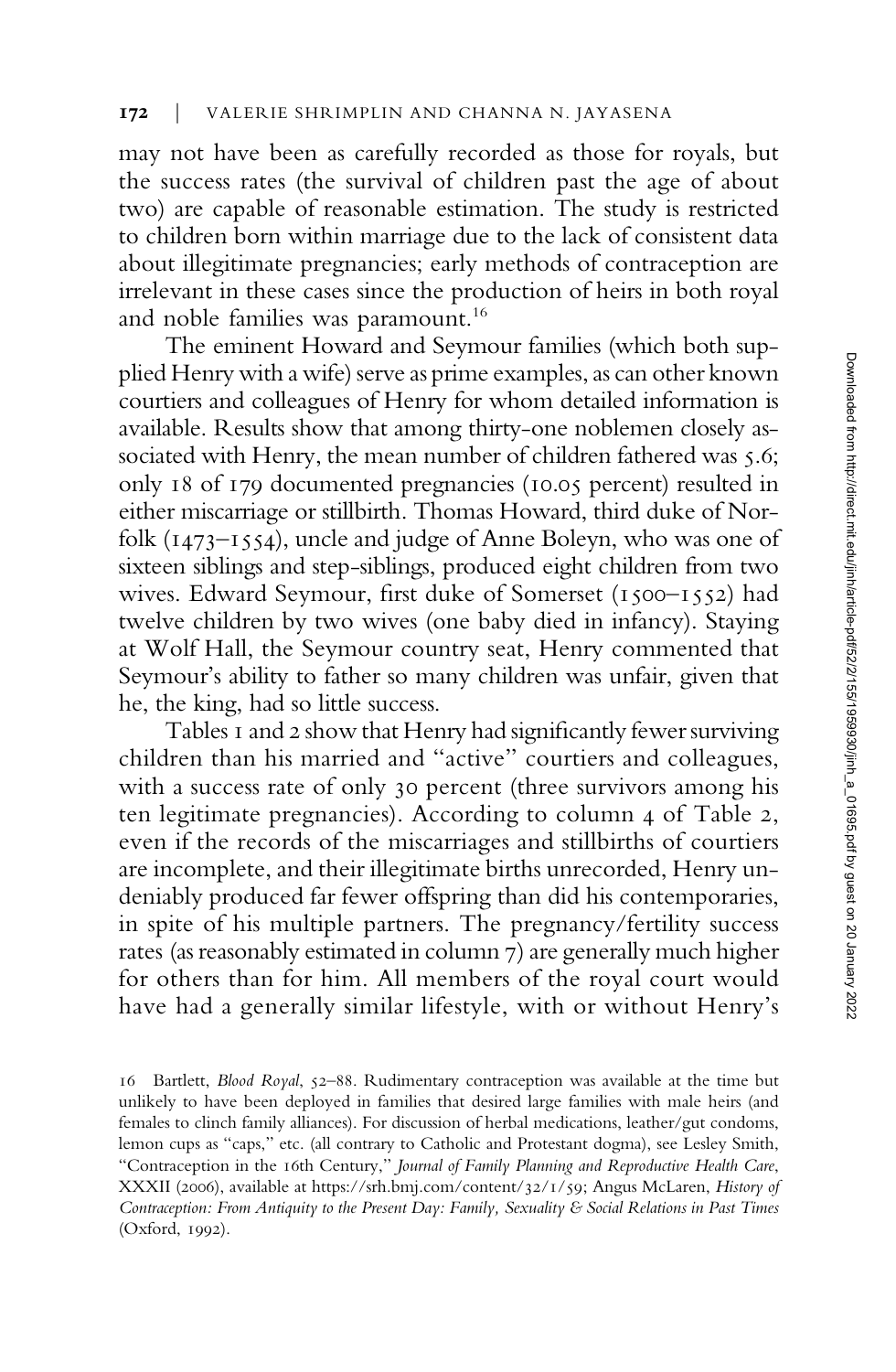well-known excesses. Furthermore, early death or late marriage are ready explanations for why some of his contemporaries had few documented children; infertility was not the issue for them.<sup>17</sup>

MALE FERTILITY FROM PLATO TO THE SEVENTEENTH CENTURY As already mentioned, male reproductive failure throughout history has usually been attributed to a lack of sexual prowess or impotence; the ridicule that affected men feared that they might receive for sexual inadequacy resulted in a taboo on any discussion of the subject. Plato, in the Republic (Book III, 415B ff) drew attention to how "the best men must cohabit with the best women in as many cases as possible and the worst with the worst in the fewest." The need for "young men who excel" to "beget as many children as possible" (Republic, Book V, 460B) indicated a recognition that some males reproduced more effectively than others. In the medieval period, the idea that a man might be sexually inadequate surfaced in the "fops" that Geoffrey Chaucer and, later, William Shakespeare described, indicating men with impaired sexual performance, with no consideration of male infertility. The ability of a man to perform removed any doubt about his fertility, leaving reproductive failure exclusively as the fault of women.<sup>18</sup>

Rider's work on male/female fertility and infertility in the Middle Ages provides some evidence that the male role attracted little more consideration beyond mere performance. In the sixteenth century, dramatic medical progress ensued after the legalization of human dissection for anatomical purposes, the revival of work by the Roman physician Galen, and the new ideas of Vesalius. But as Evans highlights, not until the seventeenth century did the first detailed discussions and descriptions of male infertility emerge in England, particularly by the surgeon John Tanner in his The Hidden Treasures of the Art of Physick (1659). Tanner still regarded the role of women in pregnancy failure as dominant, but he addressed male infertility as distinct from erectile function,

<sup>17</sup> Edmund Tudor, Edward Howard, and William Carey, for example, all died relatively young (around the age of thirty) and thus were not sexually active for long. Francis Bryan, although known as a promiscuous "rake," did not marry until age fifty-eight. Judging from portraits, only one courtier (Henry Guildford) looks significantly overweight; Cromwell just looks heavy.

<sup>18</sup> Olwen Hufton, The Prospect Before Her: A History of Women in Western Europe 1500–1800 (New York, 1995), 177.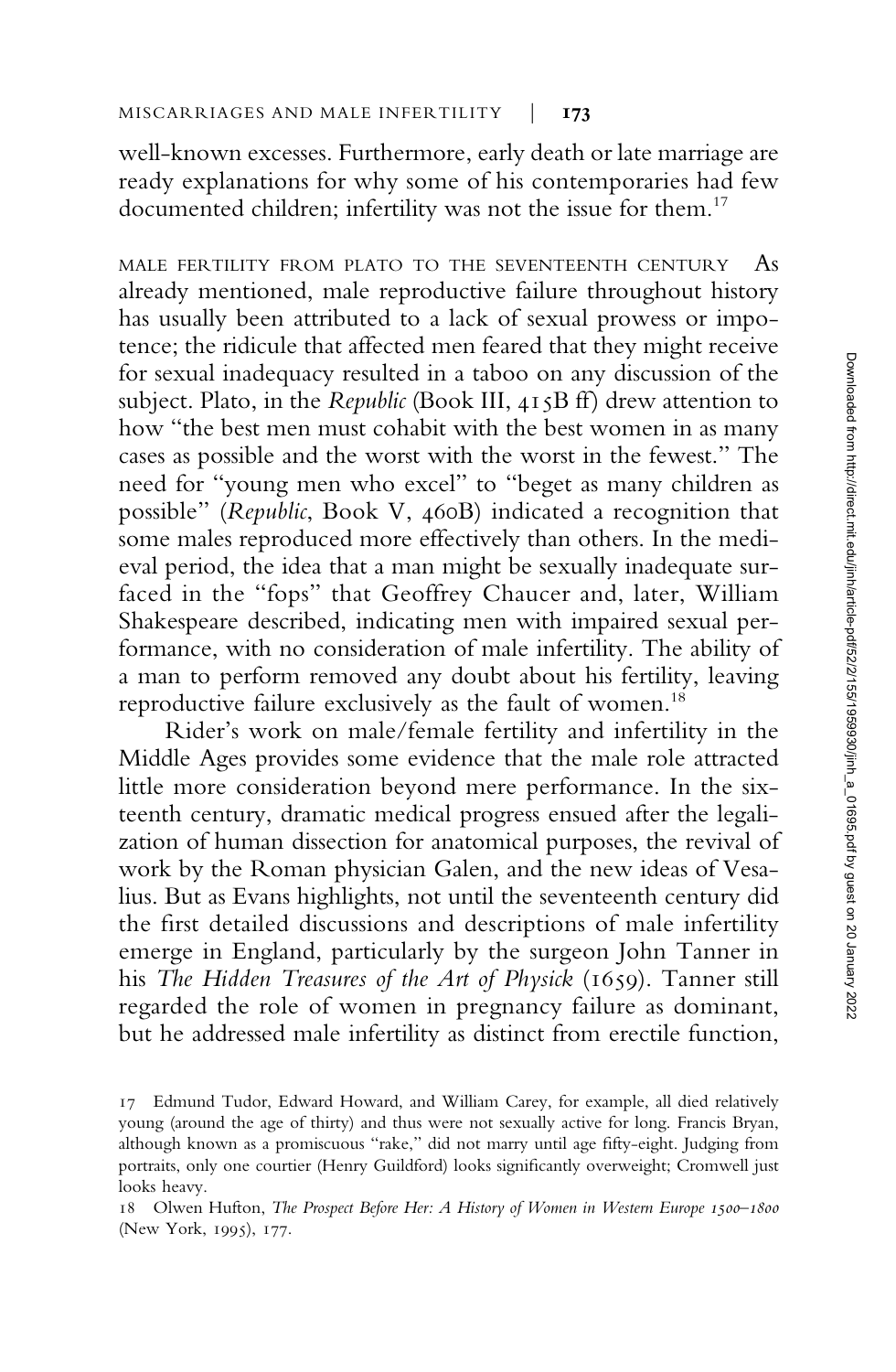thus initiating the recognition of male infertility as a condition requiring identification and treatment. The present study complements these historical descriptions by analyzing Henry's predicament in the context of contemporary noblemen with similar lifestyles.<sup>19</sup>

Henry's marital and reproductive history had a pivotal effect on English history and the Reformation, the repercussions of which persist to this day. By using multiple sources of historical data, with the observations about the miscarriages and/or stillbirths that plagued Henry's multiple female partners, the evidence points to Henry unknowingly suffering from male infertility. The risk of poor nutrition in matters of fertility is no secret nowadays, whether in several developing countries (with some conditions not unlike those of sixteenth-century England) or anywhere else where people indulge in excessive meat and carbohydrate intake and avoid fruits, legumes, and vegetables.

Obesity, physical infirmity, diabetes, and sexually transmitted infections can reduce the quality of sperm, either blocking pregnancy or auto-aborting it; malnutrition, poor sanitation, and infections can lead to foetal or neonatal death. Poor sperm quality is an especially under-appreciated cause of miscarriage in contemporary times.

MEDICAL RESEARCH Despite the evidence, the limitations of this study make it impossible to prove conclusively that Henry was infertile. Chance or the highly unlikely coincidence that Henry married six women with fertility problems are not outside the realm of possibility. The unusual preponderance of bad pregnancy outcomes, or no pregnancy at all, involving multiple female partners, however, strongly implicates Henry as the source of the problem, regardless of the numerous pregnancies for which he was also partly

<sup>19</sup> Evans, "'They Are Called Imperfect Men': Male Infertility and Sexual Health in Early Modern England," Social History of Medicine, XXIX (2014), 311–332; John Tanner, The Hidden Treasures of the Art of Physick (1659), 346, as cited by Evans, "'They Are Called Imperfect Men,'" 311. For miscarriage and the demographics of stillbirth and childlessness in the early modern period, see Evans and Read, "'Before Midnight She Had Miscarried': Women, Men and Miscarriage in Early Modern England," Journal of Family History, XL (2015), 3-23; Helen Berry and Elizabeth Foyster, "Childless Men in Early Modern England," in idem (eds.), The Family in Early Modern England (New York, 2007), 158–183; Chris Galley, "The Stillbirth Rate in Early Modern England," Local Population Studies, LXXXI (2008), 75–83, the seventeenth-century focus of which shows the importance of further research on the Tudor period.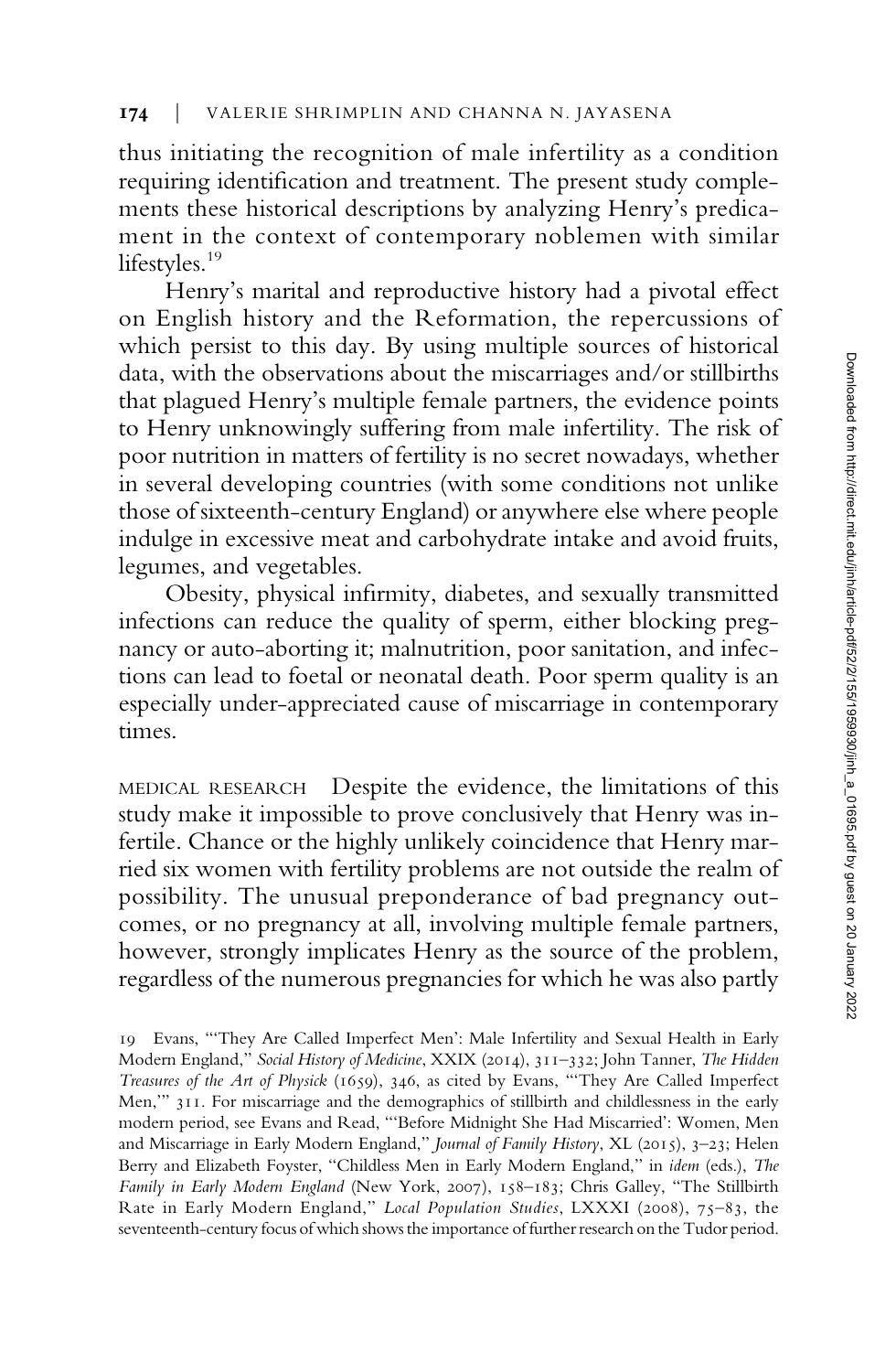responsible. Not until the modern era has research been able to discover that sperm health plays a significant role in miscarriage and that the causes of miscarriage, stillbirth, and neonatal death do not lie with women alone. The results of this study demonstrate for the first time that Henry's peers and their wives were far less affected by infertility and pregnancy loss, strongly indicating, ironically, that Henry's infertility led to his wives' difficulties with pregnancy.

Paternally imprinted genes contribute heavily to the regulation of the placentation that is critical to embryo viability. Furthermore, adverse sperm characteristics such as reduced sperm count, low percentage of amotile and progressively motile sperm, elevated sperm DNA fragmentation, and semen reactive oxidative species (ROS) are known to be associated with male infertility and RPL. Clinical risk factors such as obesity and diabetes mellitus increase the risk of male infertility. Because no pharmacological therapies are available to improve sperm quality, the customary treatment of male infertility is to provide IVF or ICSI to the female partners of affected men. A recent qualitative study found that men with infertility problems often fall prey to a social stigma of being "less of a man" while engaging in treatment. Participants also sometimes complain of a lack of support from professionals and family members, leading to further adverse emotional reactions. Although male infertility affects 10 percent of the male population, it has no major public role models and still carries an aura of social exclusion.<sup>20</sup>

This interdisciplinary study raises issues that are relevant for the public—patients and medical professionals alike. Henry VIII by all accounts suffered from male infertility, but no such diagnosis existed at the time. Although male infertility has now acquired a distinct etiology, it remains a taboo subject. Health-care and research programs targeting male infertility remain underdeveloped when compared with those oriented toward female fertility, which

<sup>20</sup> Jan Tesarik, Ermanno Greco, and Carmen Mendoza, "Late, but Not Early, Paternal Effect on Human Embryo Development Is Related to Sperm DNA Fragmentation," Human Reproduction, XIX (2004), 611–615; Imam et al., "Idiopathic Recurrent Pregnancy Loss"; Henkel et al., "Influence of Deoxyribonucleic Acid Damage"; Jayasena et al., "Reduced Testicular Steroidogenesis and Increased Semen Oxidative Stress in Male Partners"; Arya and Dibb, "Experience of Infertility Treatment."